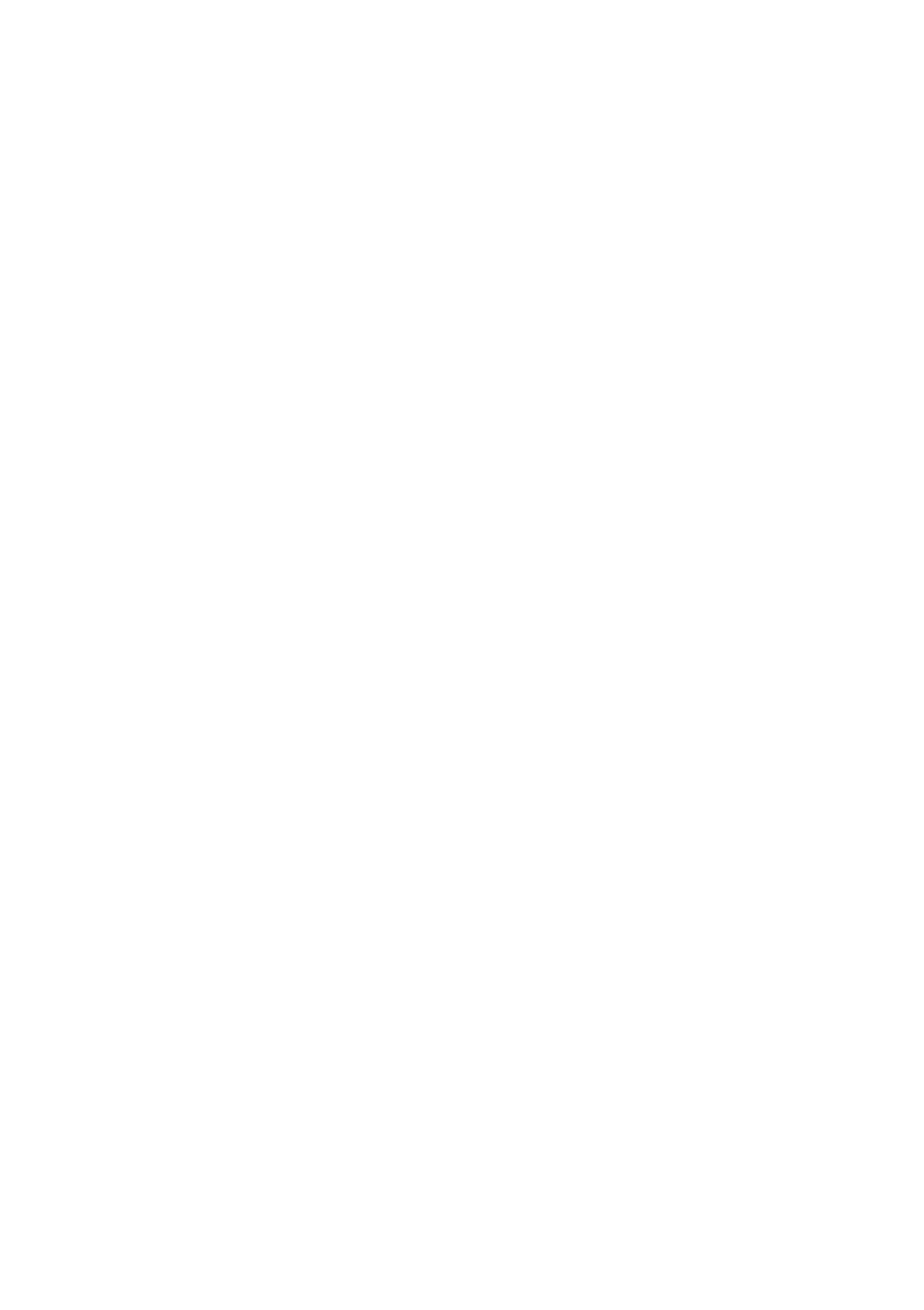## **Table of Contents**

|       | <b>ABOUT THIS BROCHURE</b>                                        | 5  |
|-------|-------------------------------------------------------------------|----|
| 1.0   | PROFILE OF UNIVERSITY OF CAPE COAST (U.C.C.)                      | 6  |
| 1.1   | Corporate Information                                             | 6  |
| 1.2   | <b>Core Values</b>                                                | 7  |
| 1.3   | <b>Vision Statement</b>                                           | 8  |
| 1.4   | <b>Mission Statement</b>                                          | 9  |
| 1.5   | The School of Graduate Studies                                    | 9  |
| 2.0   | <b>GENERAL INFORMATION ON ADMISSION</b>                           | 11 |
| 2.1   | Sandwich Academic Calendar                                        | 11 |
| 2.2   | Non-Degree Programme                                              | 11 |
| 2.3   | Master's Degree Programmes                                        | 11 |
| 2.4   | <b>Entry Requirements</b>                                         | 11 |
| 2.4.1 | Non-Degree Programme                                              | 11 |
| 2.4.2 | Master's Degree Programmes (MA/MSc/MEd/MBA)                       | 12 |
| 2.5   | Special Admissions                                                | 12 |
| 2.6   | <b>Application Forms/Scratch Cards</b>                            | 13 |
| 2.7   | <b>Submission Guidelines</b>                                      | 14 |
|       | CAREER-ORIENTED GRADUATE PROGRAMMES (SANDWICH) IN<br>THE COLLEGES | 15 |
| 3.0   | <b>COLLEGE OF HUMANITIES &amp; LEGAL STUDIES</b><br>(CHLS)        | 15 |
| 3.1   | Faculty of Arts                                                   | 15 |
| 3.2   | <b>Faculty of Social Sciences</b>                                 | 18 |
| 3.3   | School for Development Studies                                    | 22 |
| 3.4   | School of Economics                                               | 24 |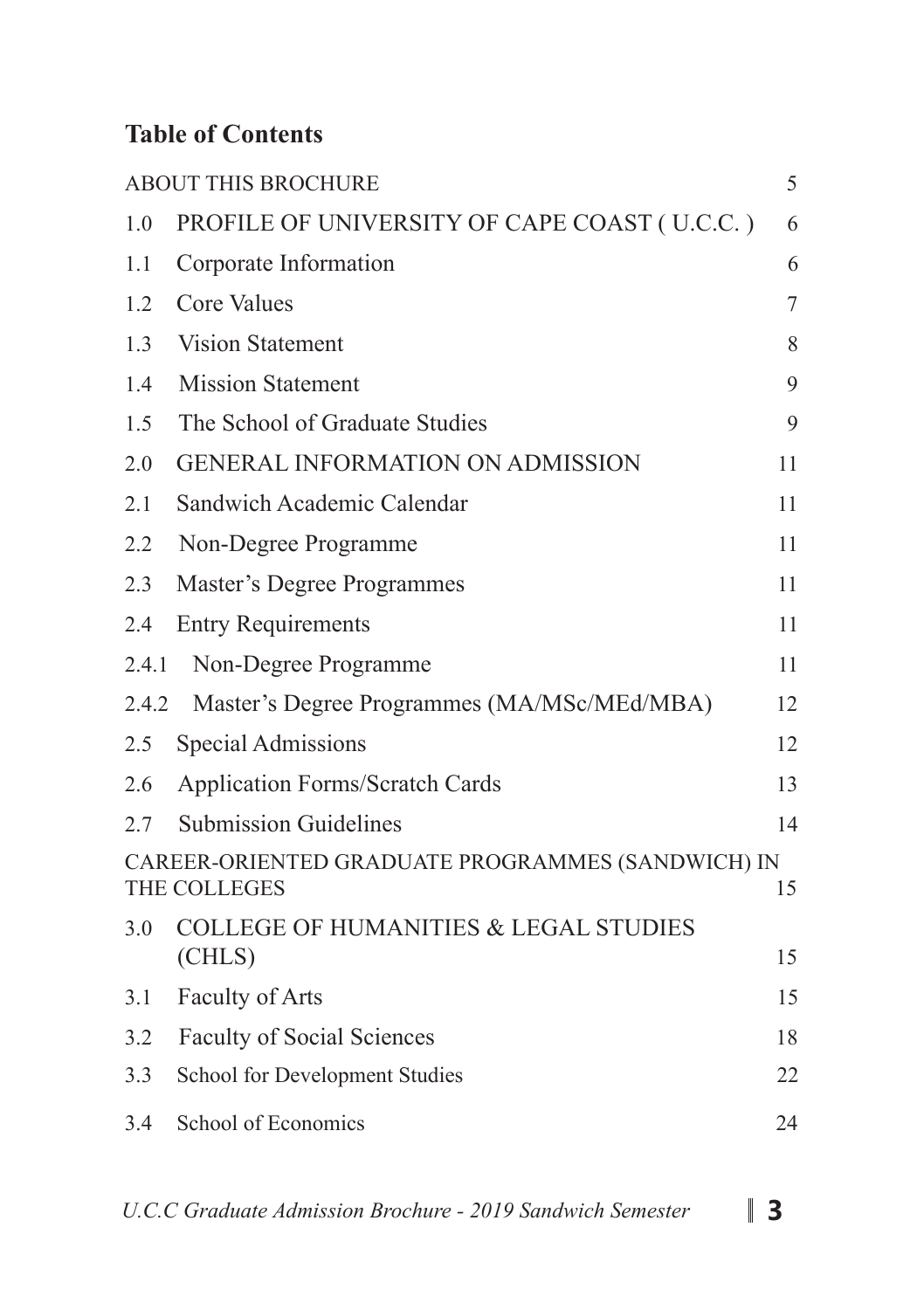| 3.5 | School of Business                                                      | 26 |
|-----|-------------------------------------------------------------------------|----|
| 4.0 | COLLEGE OF EDUCATION STUDIES (CES)                                      | 29 |
| 4.1 | School of Educational Development and Outreach                          | 29 |
| 4.2 | Faculty of Educational Foundations                                      | 31 |
| 4.3 | Faculty of Science and Technology Education                             | 34 |
| 4.4 | Faculty of Humanities and Social Sciences Education                     | 38 |
| 5.0 | <b>COLLEGE OF AGRICULTURE &amp; NATURAL SCIENCES</b><br>[ <b>CANS</b> ] | 43 |
| 5.1 | School of Agriculture                                                   | 43 |
| 5.2 | School of Physical Sciences                                             | 43 |
| 6.0 | COLLEGE OF HEALTH AND ALLIED SCIENCES (CoHAS)                           | 44 |
| 6.1 | School of Nursing & Midwifery                                           | 44 |
| 7.0 | DURATION OF PROGRAMMES/SCHEME OF<br><b>EXAMINATION</b>                  | 45 |
| 7.1 | MA/MSc/MEd by Course Work Only                                          | 45 |
| 7.2 | MBA by Course Work and Dissertation                                     | 45 |
| 7.3 | Postgraduate Diploma (PGD) by course work and<br>Long Essay             | 45 |
| 8.0 | ADDITIONAL INFORMATION                                                  | 46 |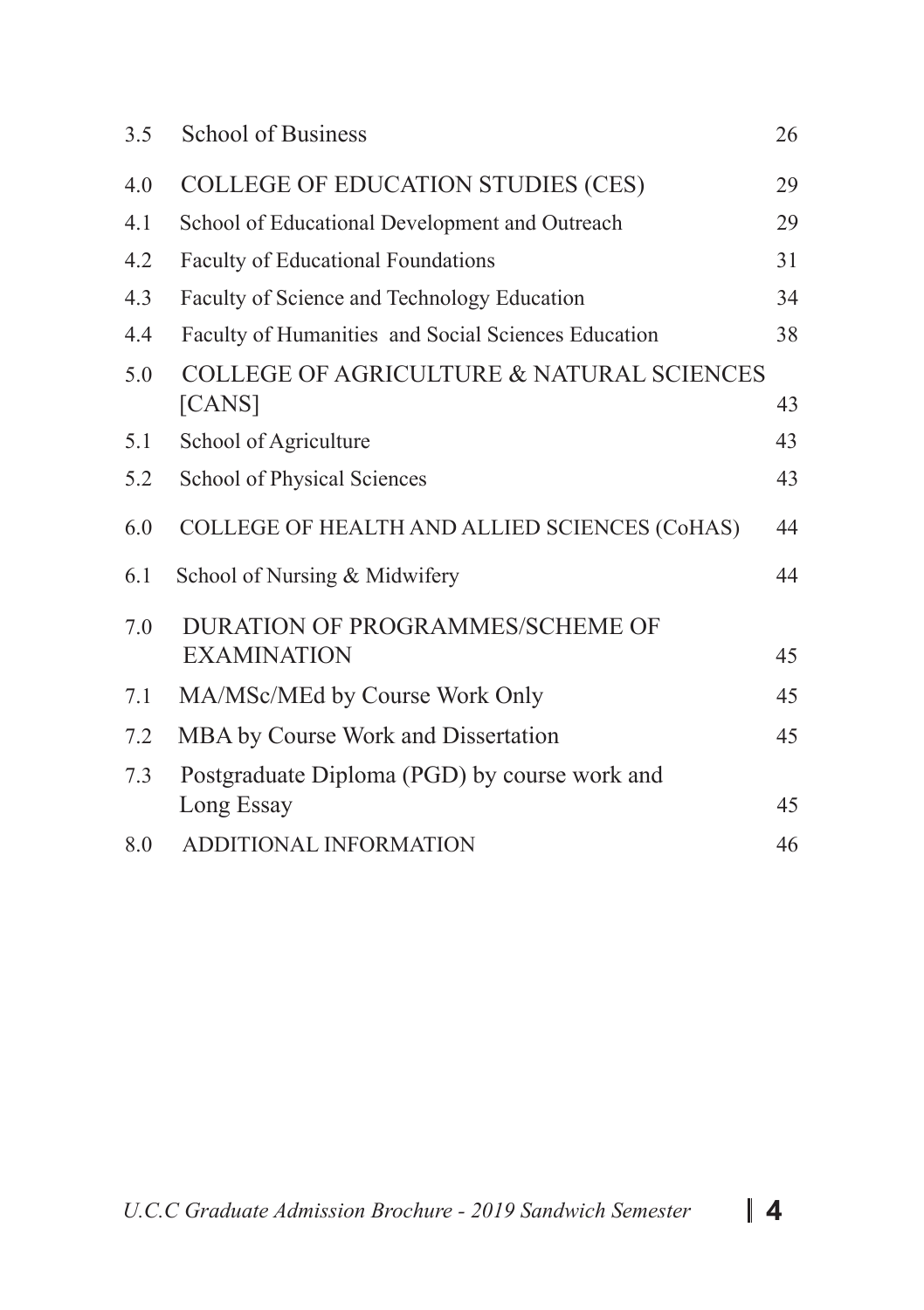#### **ABOUT THIS BROCHURE**

Thank you for choosing to study at the University of Cape Coast this sandwich semester.

This brochure is intended to be your reference document as you take initial steps to pursue a career-oriented graduate programme of your choice, in the University of Cape Coast.

General information about the University of Cape Coast and pertinent issues on graduate studies that have been highlighted include the teaching departments and the specific career-oriented graduate programmes (sandwich) they offer.

Every effort has been made to ensure accuracy of the information at the time of going to the press. However, the School of Graduate Studies reserves the right to make changes any time necessary.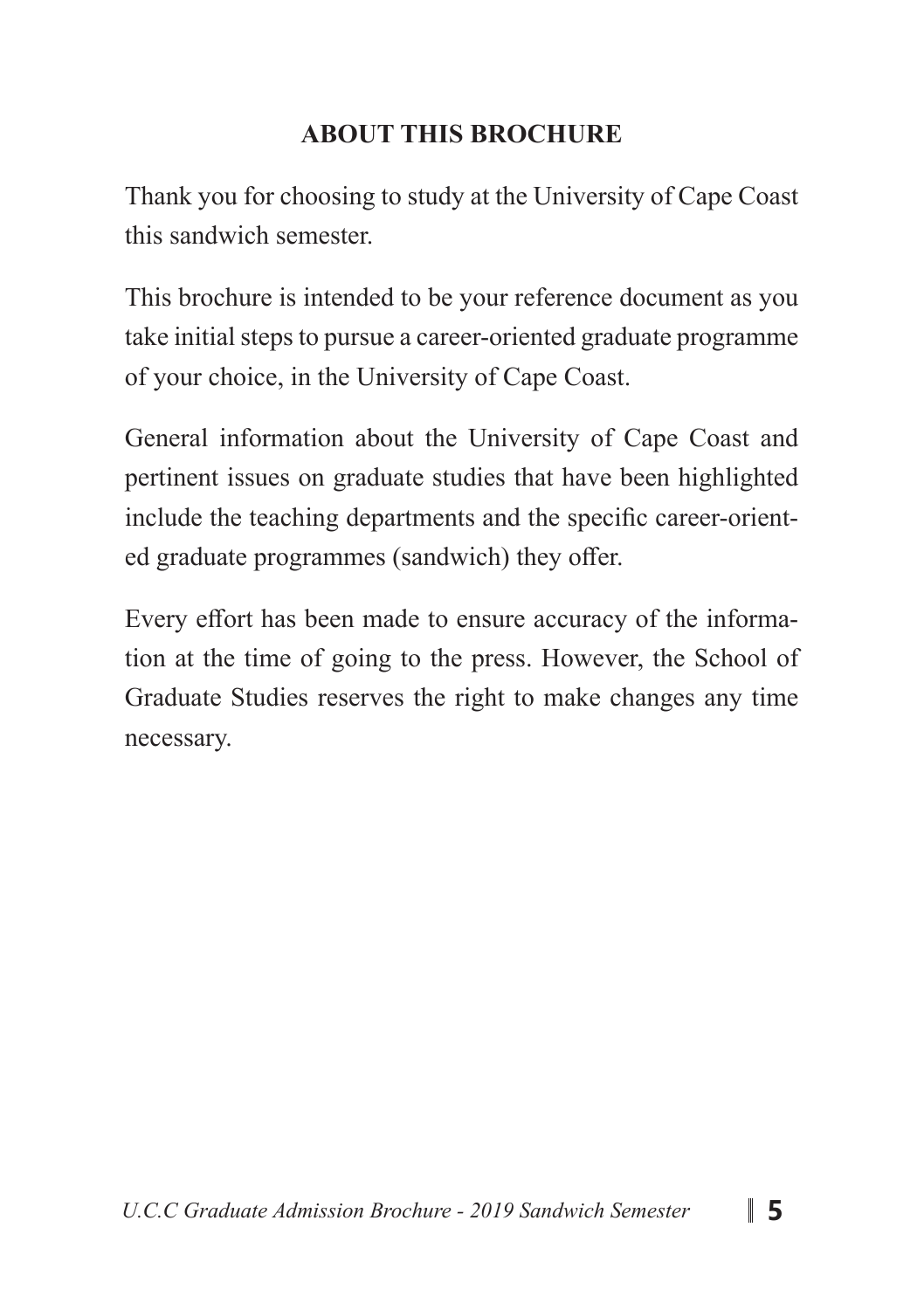## **1.0 PROFILE OF UNIVERSITY OF CAPE COAST (U.C.C)**

#### **1.1 Corporate Information**

The University of Cape Coast was established in October 1962 as a result of a recommendation by an international commission appointed by the Government of Ghana in December 1960 to advise on the future of University education in the country and the possibility of establishing the nation's third University at Cape Coast. Subsequently, the University of Cape Coast College was formally inaugurated on December 15, 1962 and placed in special relationship with the University of Ghana.

In 1964, the government assigned specific fields of operation to each of the country's three public universities, and the College was renamed: The University College of Science Education in line with the emphasis placed on science education. It was subsequently entrusted with the task of training graduate teachers in Arts and Science; especially the latter, for the secondary schools, teacher training colleges (colleges of education), polytechnics and technical institutions in Ghana.

The University's building structures emanated from a Teacher Training College which was located at a place now called the Southern Section of UCC; about 6.4 kilometers west of Cape Coast town. It expanded rapidly in size, and by 1965, further developments had begun for a permanent campus site, about 1.6 kilometers to the north of the original pioneer location. In 1966,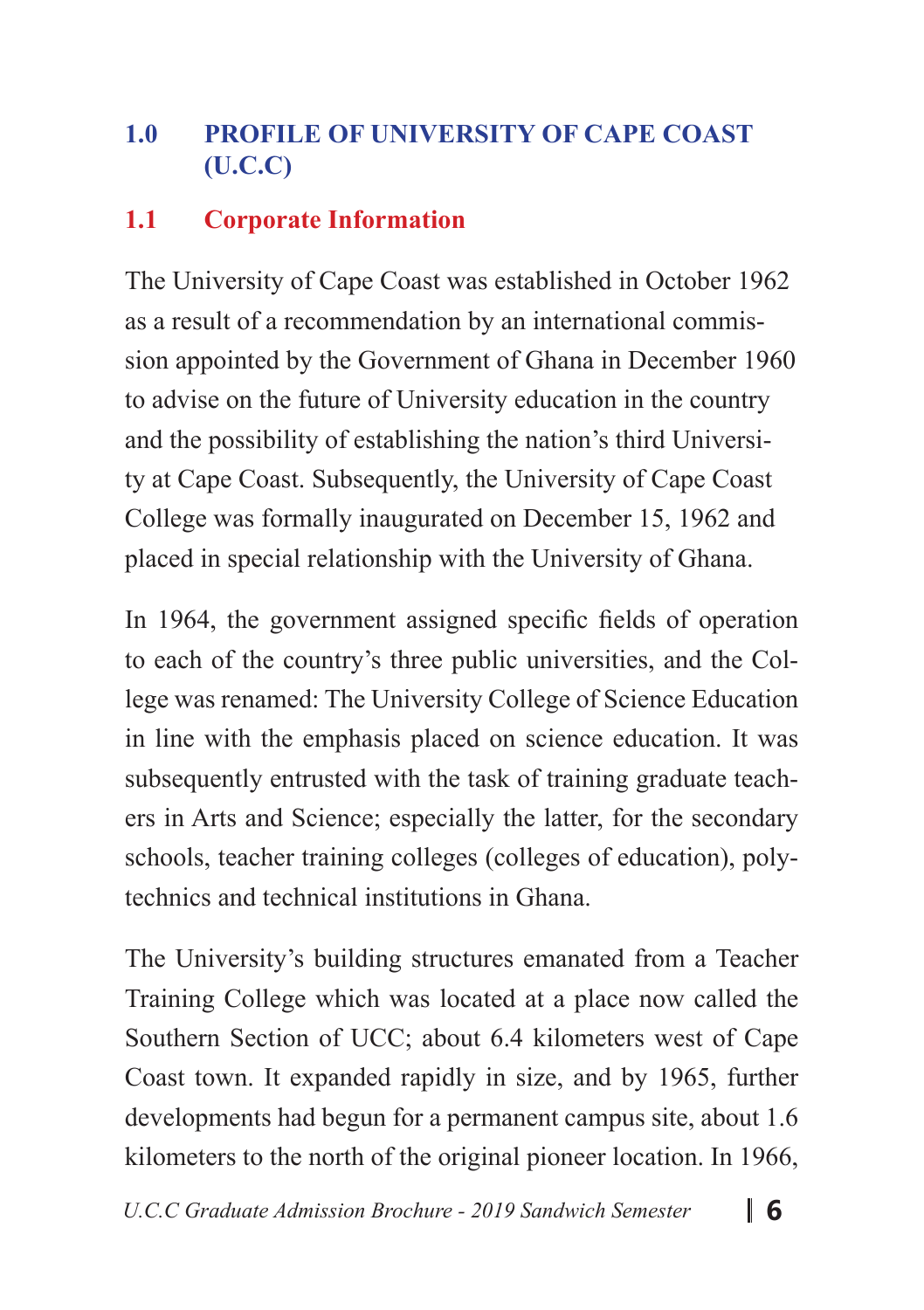following the change of government, the College reverted to its original name; the 'University College of Cape Coast.'

In 1970, the Council of the University College recommended that Government upgrades the University College to full university status with authority to award its own degrees. As a result of this and an associated recommendation by a University Visiting Committee, appointed by the Government in the preceding year, the University of Cape Coast Act, 1971 (Act 390) was promulgated for granting full university status to the College with effect from 1st October 1971. This was later reinforced with the University of Cape Coast Law, 1992 (PNDC Law 278).

The University is currently organized into five (5) Colleges namely: College of Agriculture & Natural Sciences (CANS), College of Education Studies (CES), College of Health and Allied Sciences (CHAS), College of Humanities & Legal Studies (CHLS), and College of Distance Education (CoDE), with each College headed by a Provost. The Vice-Chancellor is the academic and administrative head, as well as the chief disciplinary officer of the University. He/She is assisted directly by the Pro Vice-Chancellor, with the Registrar as the Chief Administrative Officer of the Vice-Chancellor and the University.

## **1.2 Core Values**

**Excellence:** UCC seeks to pursue excellence through the creation of standards in teaching, intellectual inquiry, engage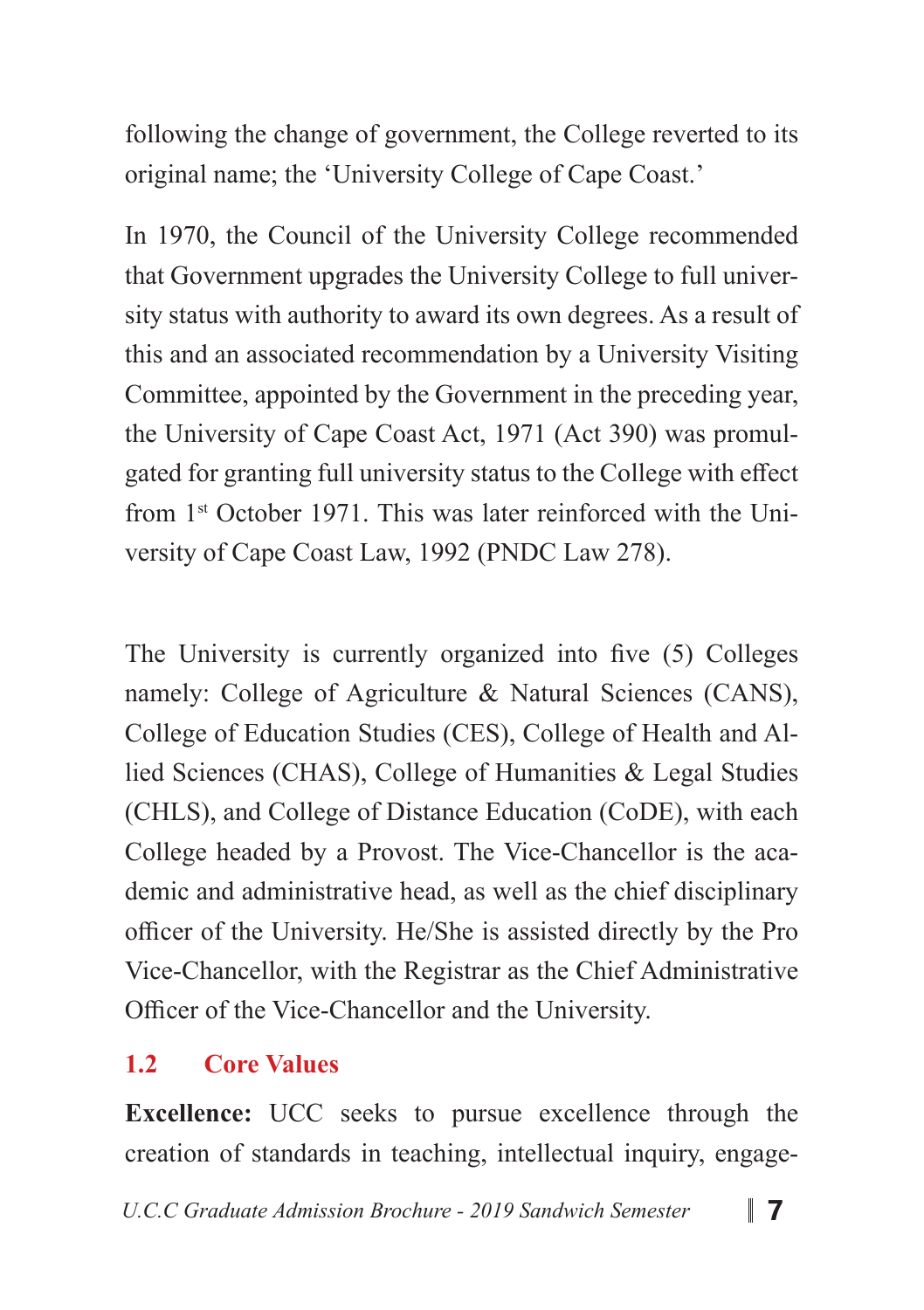ment and professional practice.

**Empowerment:** UCC offers opportunities to its employees and products in a manner that empowers them to be agents of change.

**Equal Opportunities:** UCC strives to provide equal opportunities and access to quality education and services to all categories of persons regardless of colour, creed, ethnicity, gender, social status and physical ability.

**Ethical Behaviour:** UCC upholds acts of honesty and responsible behaviour and holds its members accountable for their actions and conduct in a way that promotes integrity of the person and the image of the University.

## **1.3 Vision Statement**

The vision of the University of Cape Coast is:

*"To be a University with a worldwide acclaim that is strongly positioned for innovative teaching, research, outreach and professional development."*

This statement of where the University sees itself in the future sets the tone for every strategic decision or choice that it has made. It sets the ambition of the organisation and serves as the lodestar that every College, Faculty, School, Department, functional division and individual must aspire to. In combination with its mission statement, the University of Cape Coast has articulated a view of a realistic, credible and attractive future for itself; a target that inspires all stakeholders to maximise effort in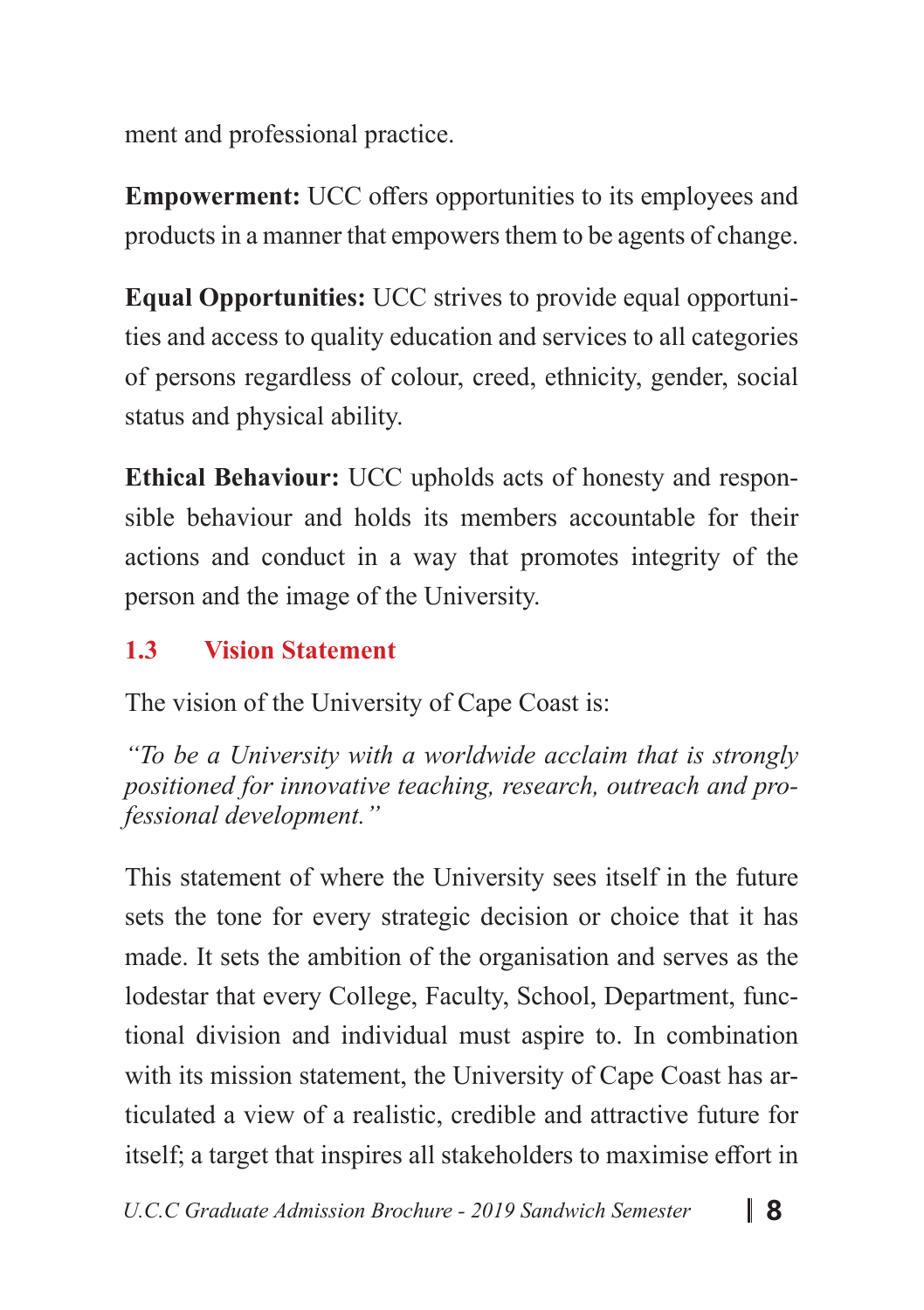bridging the gap between their current reality and their desired future.

## **1.4 Mission Statement**

The mission statement of the University of Cape Coast is as follows:

*"The University of Cape Coast is an equal opportunity university uniquely placed to provide quality education through the provision of comprehensive, liberal and professional programmes that challenge learners to be creative, innovative and responsible citizens."*

## **1.5 The School of Graduate Studies**

The School of Graduate Studies (SGS) began as a Committee on Higher Degrees with a mandate to advise Senate on the University's graduate scholarship policy and recommend the award of scholarships for approval. In 1992, the Committee on Higher Degrees was elevated to the Board of Graduate Studies and then to the School of Graduate Studies and Research on 1<sup>st</sup> August, 2008 to meet the challenges of graduate studies in this country. In October 2014, the School was renamed School of Graduate Studies. The Board of School of Graduate Studies is a sub-committee of the Academic Board and is charged with the responsibility of administering graduate education in the University.

The functions of the Board are four-fold:

i. Draft regulations for all higher degrees with a view to ensuring that acceptable academic standards are maintained.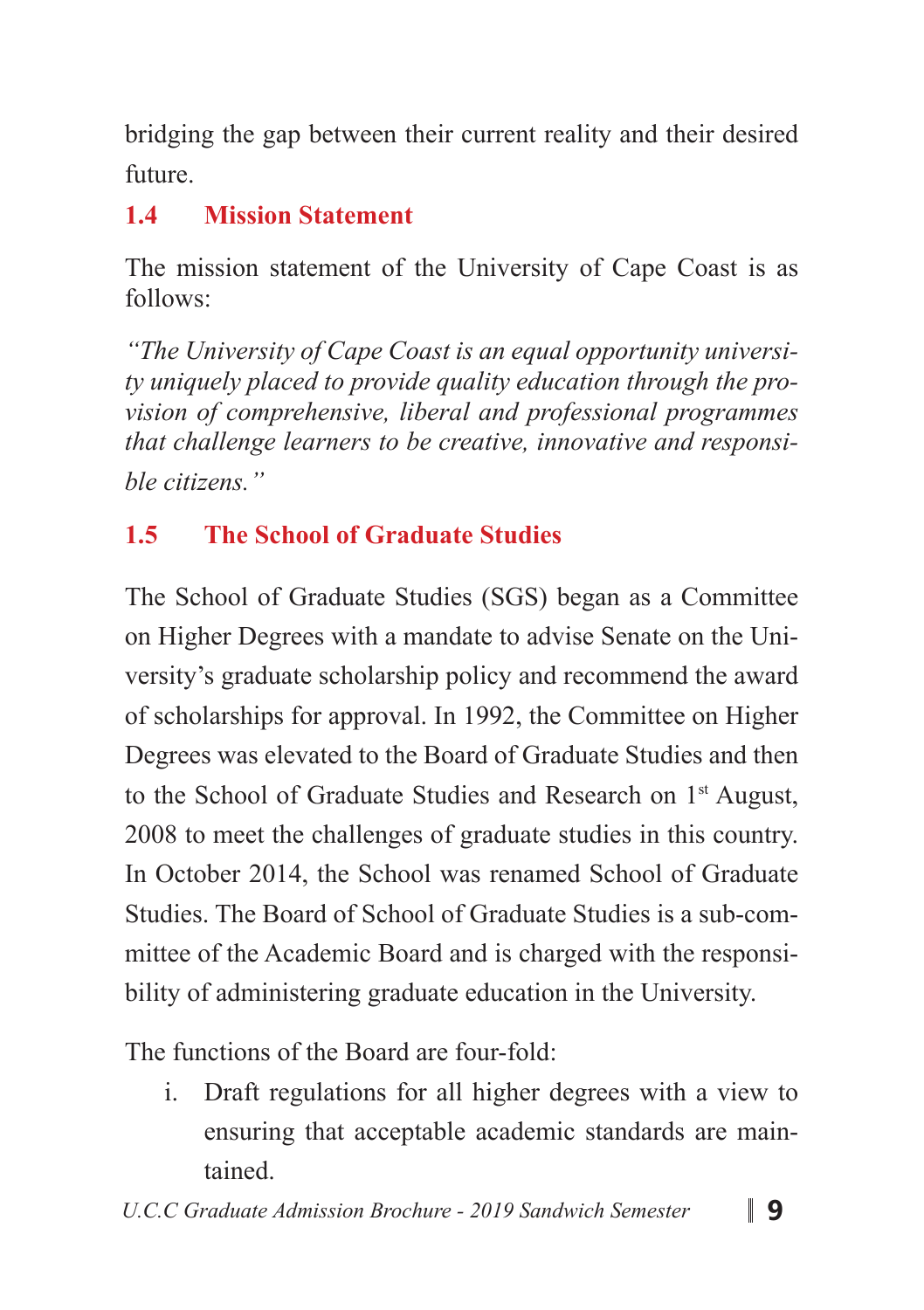- ii. Receive reports and consider recommendations pertaining to higher degrees and graduate diplomas from Departmental and College/Faculty Committees of Graduate Studies.
- iii. Determine results of higher degrees or graduate diplomas.
- iv. Make recommendations to the Academic Board for the award of higher degrees and graduate diplomas.

The mission of the School is to create a facilitating environment for teaching, learning and training of graduate students and r e searchers in the fields of the sciences and humanities, equipped with initiative and leadership in key sectors of inter/national endeavour. In conformity with the mission and objectives as outlined in the University's strategic plan, the School of Graduate Studies has the following specific objectives:

- i. To ensure the relevance of graduate programmes for the promotion of socio-economic, scientific and technological development of Ghana and Africa.
- ii. To deepen graduate training to promote teaching, research and creativity.
- iii. To make graduate training and research continually responsive to the changing climate of the world of work.
- iv. To mobilize appropriate human and material resources from within and outside the University to ensure maximum utilization of available potentials.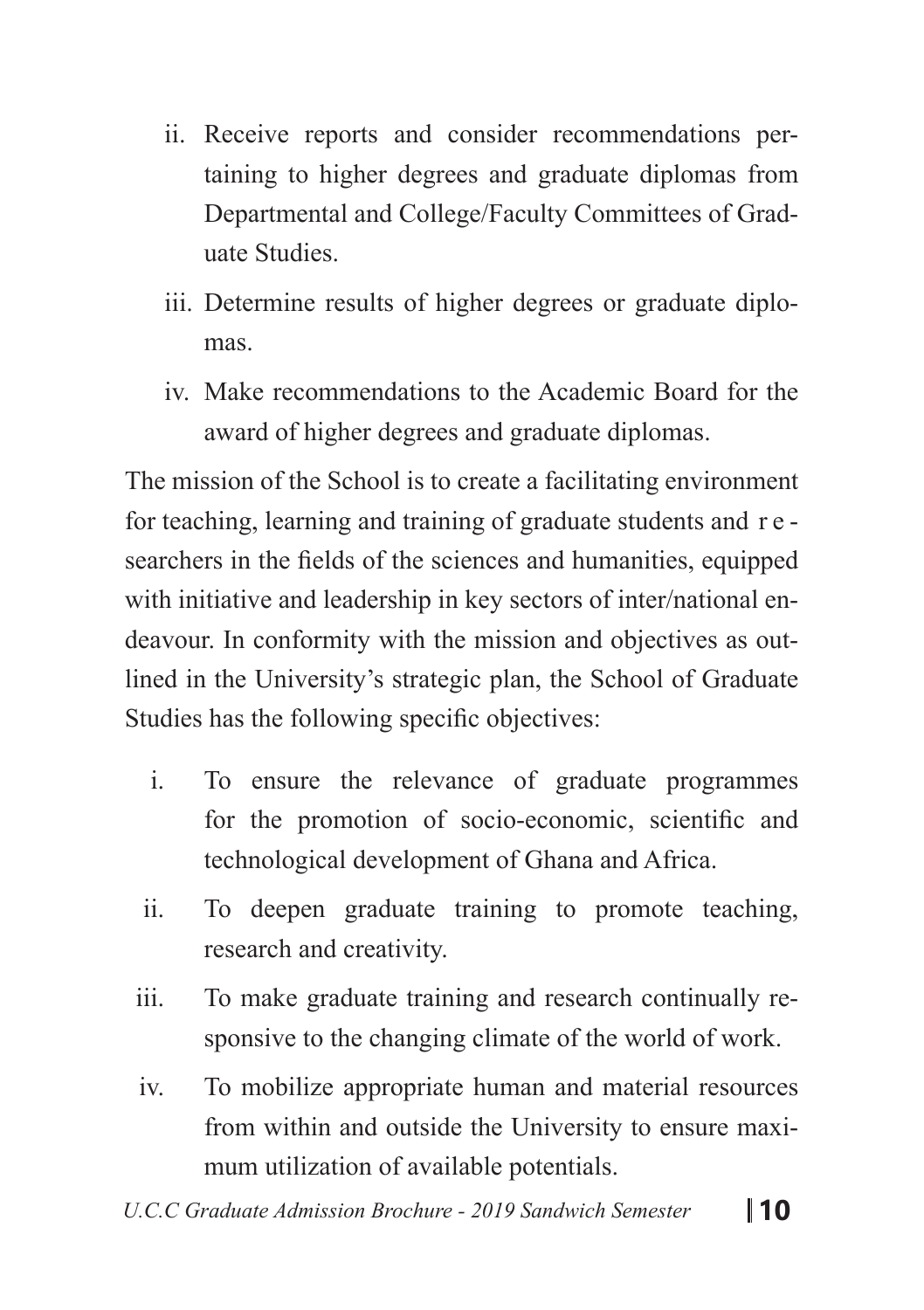### **2.0 GENERAL INFORMATION ON ADMISSION**

#### **2.1 Sandwich Semester**

The University organises Career-Oriented (Sandwich) Non-Degree and Master's Degree Programmes in **Mid June** to **Mid August** of every year.

### **2.2 Non-Degree Programme**

i. Postgraduate Diploma.

### **2.3 Master's Degree Programmes**

- i. Master of Arts (MA) by course work
- ii. Master of Science (MSc) by course work
- iii. Master of Education (MEd) by course work
- iv. Master of Business Administration (MBA) by course work and dissertation
- **2.4 Entry Requirements**

### **2.4.1 Non-Degree Programme**

### **Postgraduate Diploma in Education**

 A candidate seeking admission into the Postgraduate Diploma in Education programme must have obtained a first degree and taught for a minimum of two years.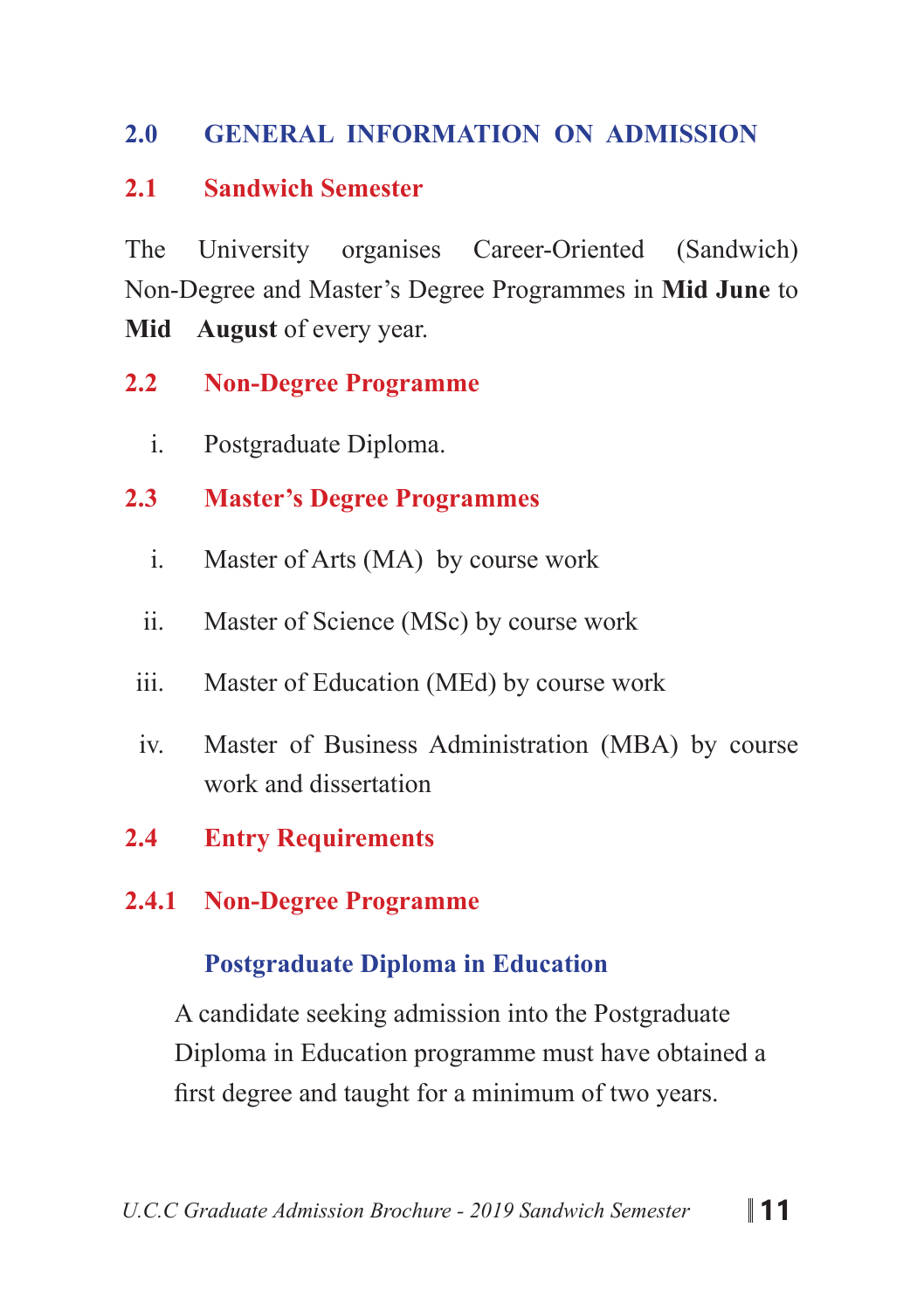## **2.4.2 Master's Degree Programmes (MA/MSc/MEd/ MBA)**

Candidates seeking admission to an MA/MSc/MEd/MBA degree programme must:

- i. Have obtained a good first degree in an appropriate field of study from a recognized university/analogous institution.
- ii. Submit an official transcript of academic record.
- iii. Satisfy any additional requirements prescribed by the College/Faculty/School/Institute/Department concerned.
- iv. Pass a selection interview (where applicable).

### **2.5 Special Admissions**

a) In special cases, applicants who do not have a first degree but are otherwise adjudged suitable may be offered admission into an MA/MEd/MSc/MBA programme. Such applicants should:

- i. Be at least 35 years old by June 2019.
- ii. Have special knowledge and considerable experience in their area of interest.
- iii. Have at least G.C.E 'O' Level pass in English or its equivalent.

In addition, such applicants will be required to: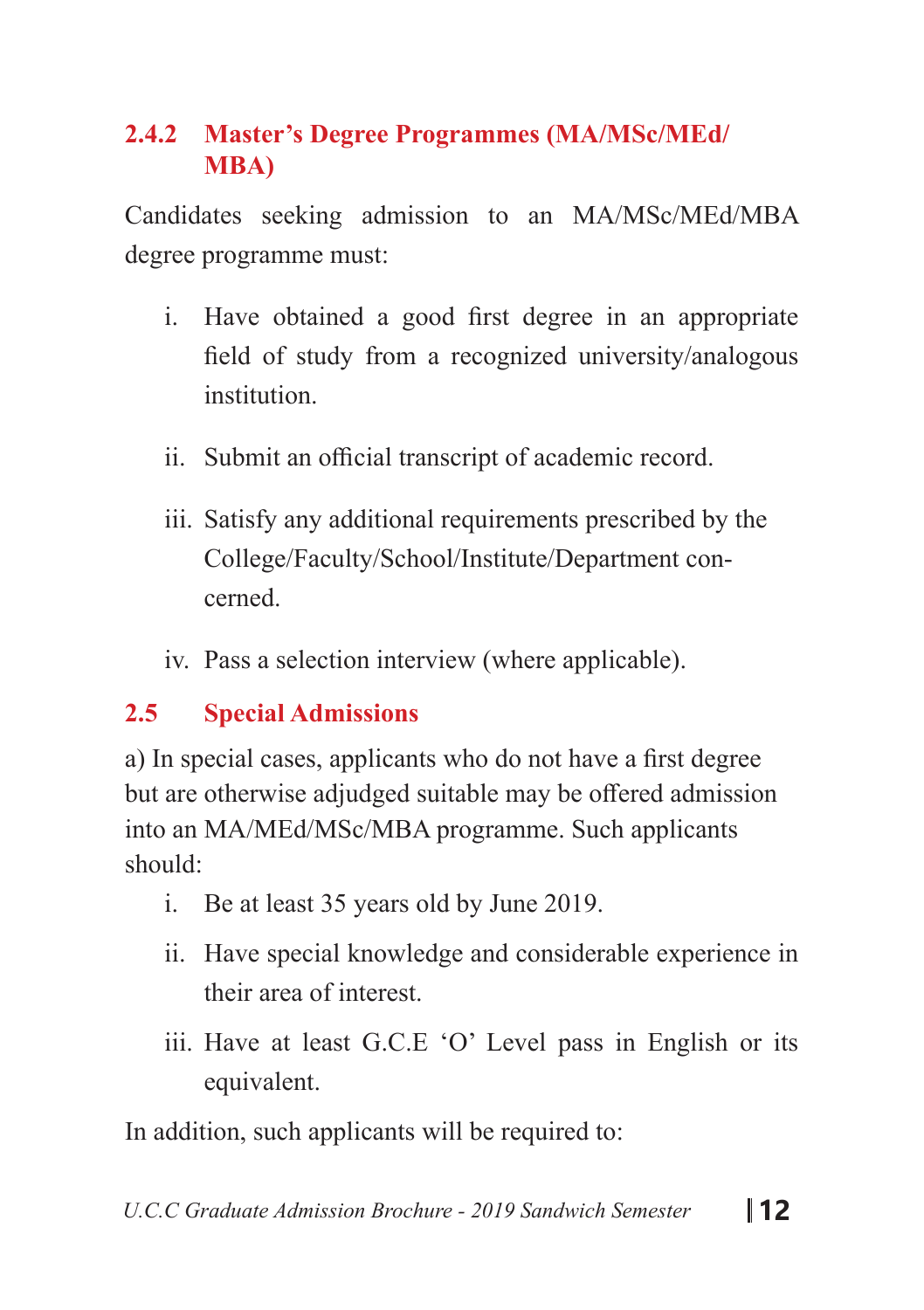- i. Provide transcripts of their academic record;
- ii. Attend and pass a selection interview.

b) A Candidate who possesses a first degree with a Third Class or Pass may be considered for admission into the MA/MBA/ Med/MSc programme. The candidate will also be required to:

- i. Submit a transcript of his/her academic record.
- ii. Pass a selection interview.

## **2.6 Application Forms/Scratch Cards**

Application forms for admission to Career-Oriented graduate programmes (Sandwich) in the University of Cape Coast may be obtained online between November and January each year. Applicants are to buy scratch cards (GH¢320.00 for Ghanaian applicants or USD\$100 for International applicants) to apply. Scratch cards may be purchased from the following sales points:

- i. Cash Office University of Cape Coast
- ii. University of Cape Coast Guest House at Tesano Accra
- iii. Regional or District Capital Post Offices
- iv. Kumasi Workers College Kumasi
- v. I-J Consult, Apostle Dr. Baidoo Avenue Millenium City, Kasoa
- vi. All UCC College of Distance Education (CoDE) Study **Centres**
- vii. Other places as advertised periodically.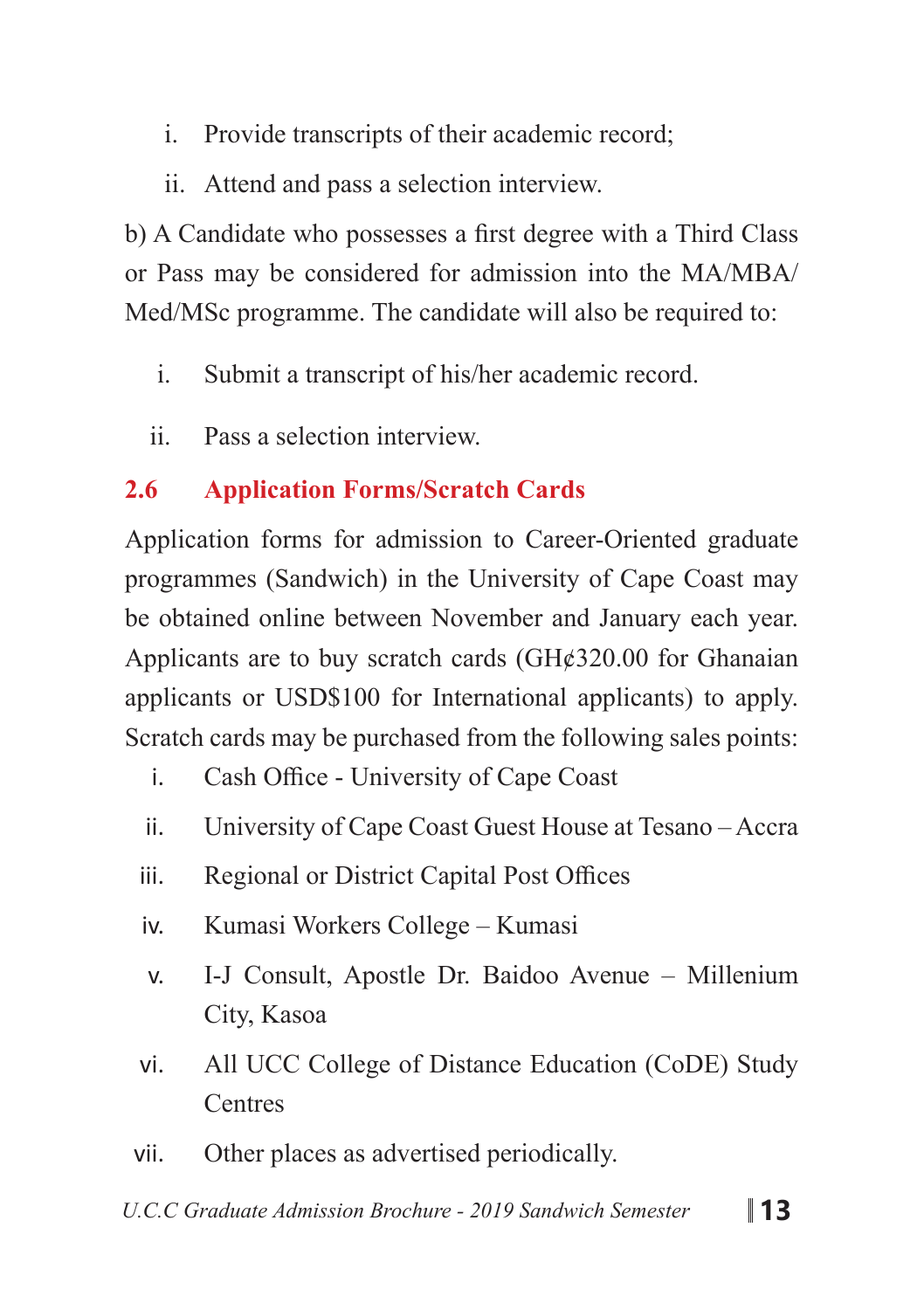#### **2.7 Submission Guidelines**

Completed application forms with confirmation number quoted on the envelope and **the following documents** should be returned by post on or before  $28<sup>th</sup>$  February, 2019.

- i. Two (2) copies of relevant certificates authenticated by the awarding institution.
- ii. Two (2) original copies of transcript of academic record.
- iii. Two (2) copies of online application confirmation page.

Completed application forms should be submitted to:

# *The Deputy Registrar School of Graduate Studies University of Cape Coast Cape Coast Tel.: 0207087976, [03321] 32480, Ext 230, [03321] 35980 E-mail Services: graduatestudies@ucc.edu.gh*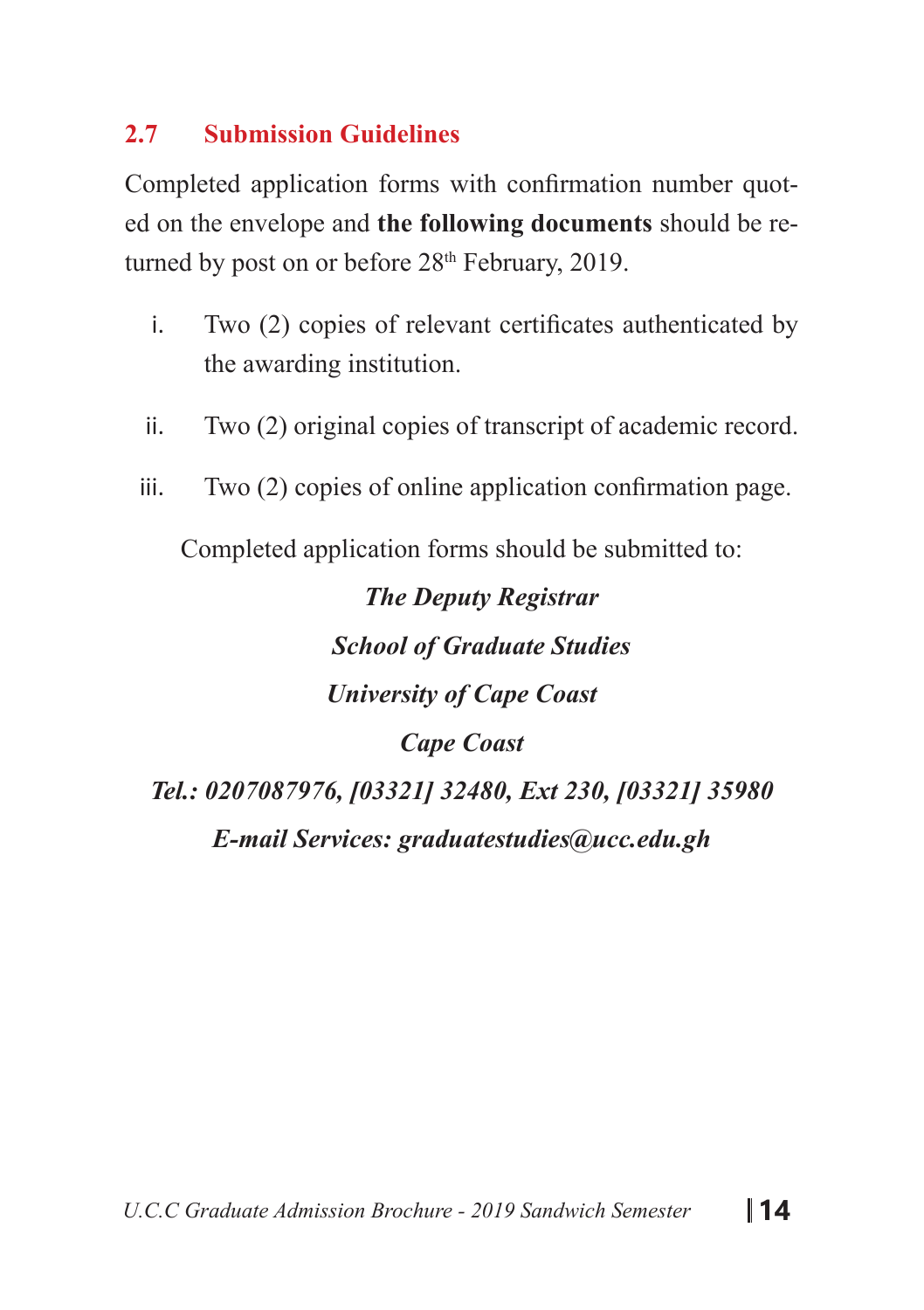### **CAREER - ORIENTED GRADUATE PROGRAMMES (SANDWICH) IN THE COLLEGES**

### **3.0 COLLEGE OF HUMANITIES AND LEGAL STUDIES (CHLS)**

### **3.1. FACULTY OF ARTS**

The following programmes are offered by Departments of the Faculty of Arts

### **3.1.1 Department of English**

- i. M.A. (English Language)
- ii. M.A. (Literature in English)
- iii. Top-up to MPhil (English Language)
- iv. Top-up to MPhil (Literature in English)

## **3.1.2 Department of Communication Studies**

i. **MA (Communication Studies)**

### **Target groups**

The programme targets Teachers, Public Relations Practitioners, Non-Governmental Organizations, Advertising Agents, Political Communicators, Journalists, Broadcasters, Speech Writers, Publicists, Personal Assistants, Event Managers and other professionals.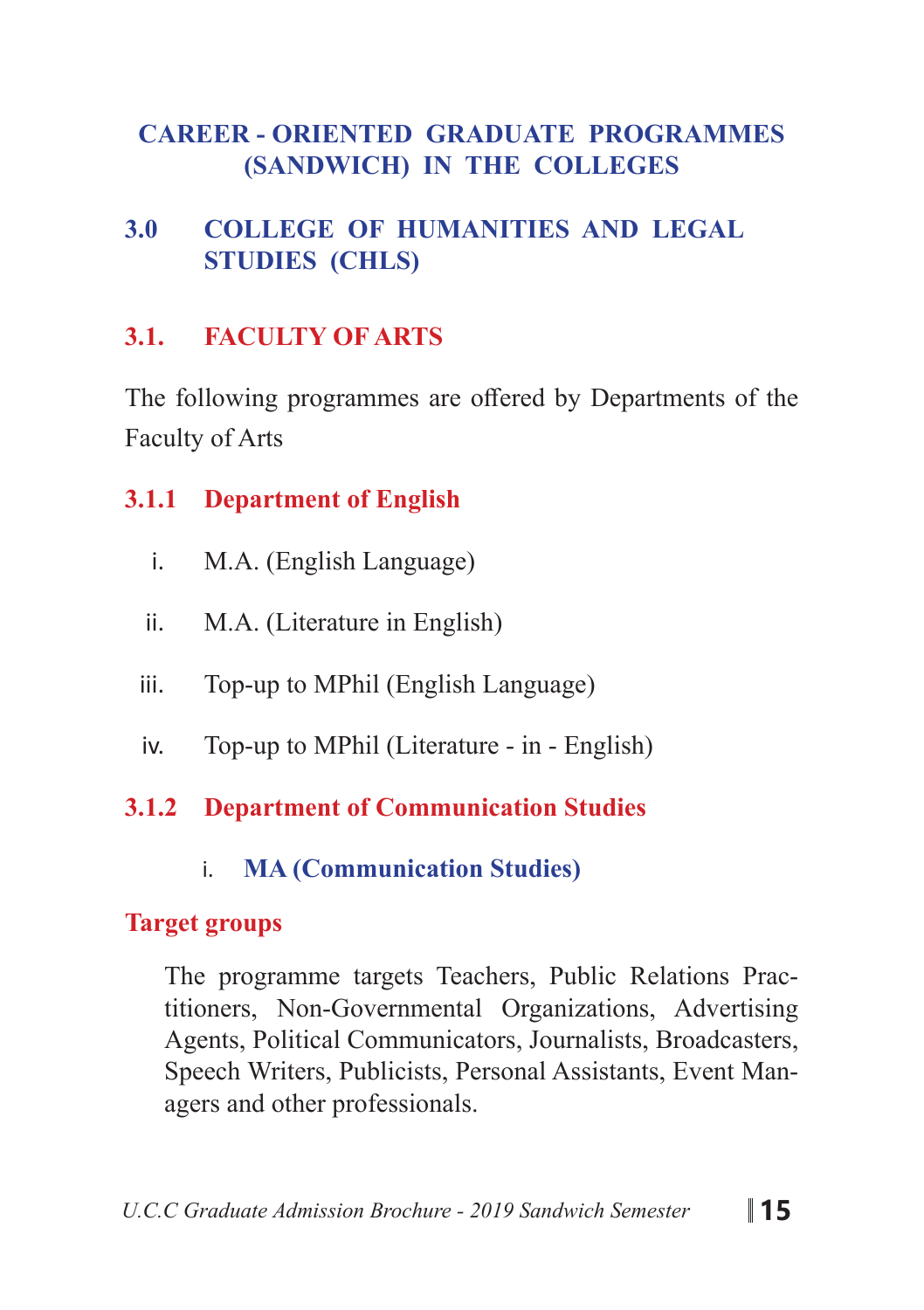## **Specific Entry Requirements**

Candidates seeking admission into the programme must have a good first degree (at least a second class lower division in B.A (Arts). Also, candidates with a degree in social sciences and other related fields from a recognized University/Analogous Institution in the following areas can apply.

a. B.Ed (Arts) with English

b. B.A (Arts) in English

c. Bachelor's Degree in Communication Studies

A Bachelor's Degree in other appropriate fields of study.

Candidates must also pass a selection interview.

## ii. **MA (Teaching Communicative Skills)**

### **Target groups**

The programme targets Teachers, Public Relations Practitioners, Non- Governmental Organizations, Advertising Agents, Political Communicators, Journalists, Broadcasters, Speech Writers, Publicists, Personal Assistants, Event Managers and other professionals.

### **Specific Entry Requirements**

Candidates seeking admission into the programme must have a good first degree (at least a second class lower division in B.A (Arts). Also, candidates with a degree in social sciences and other related fields from a recognized University/Analogous Institution in the following areas can apply.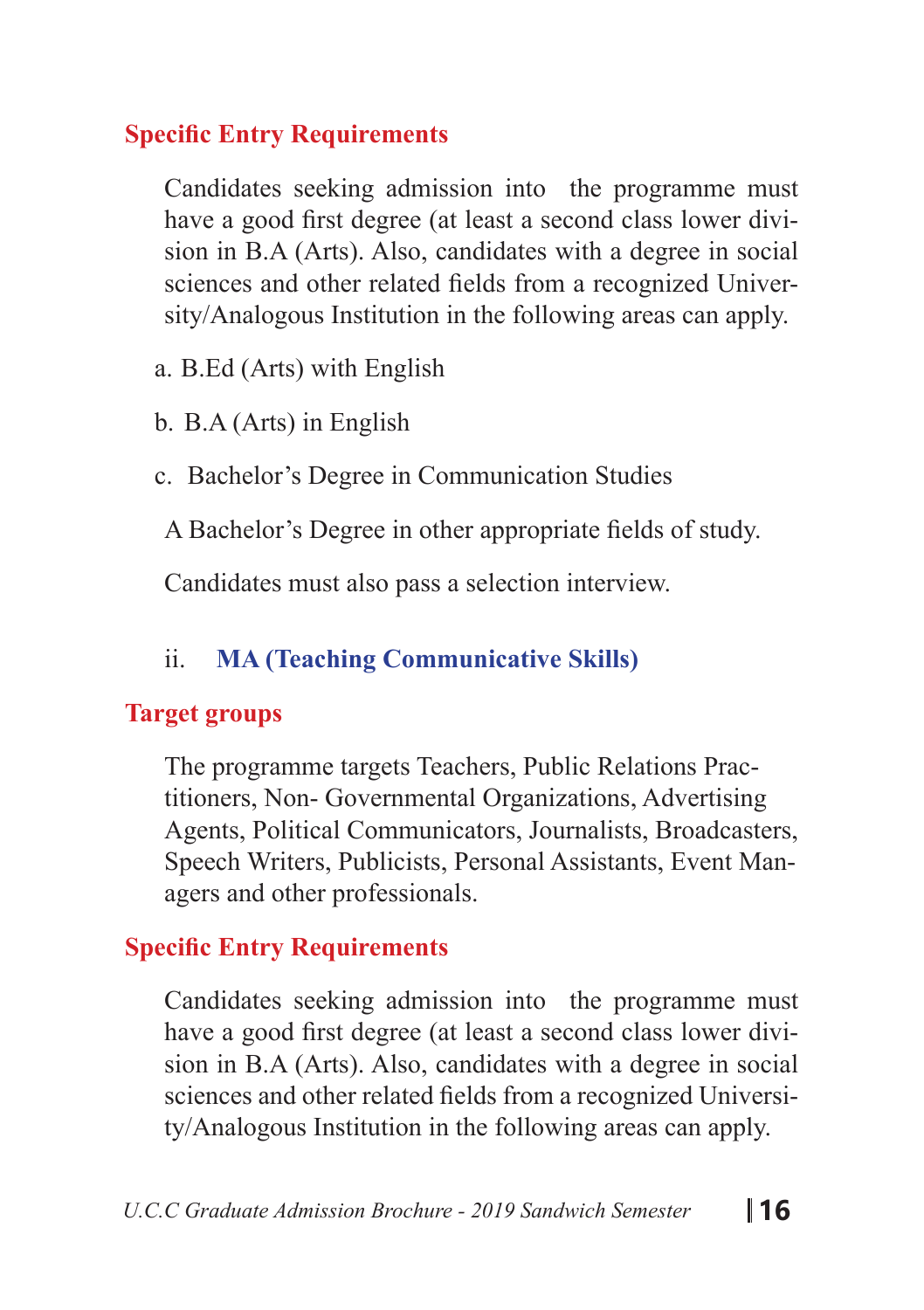- d. B.Ed (Arts) with English
- e. B.A (Arts) in English
- f. Bachelor's Degree in Communication Studies

A Bachelor's Degree in other appropriate fields of study.

Candidates must also pass a selection interview.

## **3.1.3 Department of Religion and Human Values**

a. **MA (Religion and Human Values)**

#### **Specific Entry Requirements**

- i. A Bachelor's Degree (Second Class Division) in any field of study and evidence of involvement in a Religious Institution or Organisation is required.
- ii. People who belong to Educational Institutions, Churches and Para-church Organisations are also eligible.

#### b. **Top-up from MA to MPhil (Religion and Human Values)**

### **Specific Entry Requirements**

Candidates seeking admission to Top-up from MA to MPhil (Religion and Human Values) must have:

- i. An MA Degree in Religion and Human Values.
- ii. An equivalent Master's degree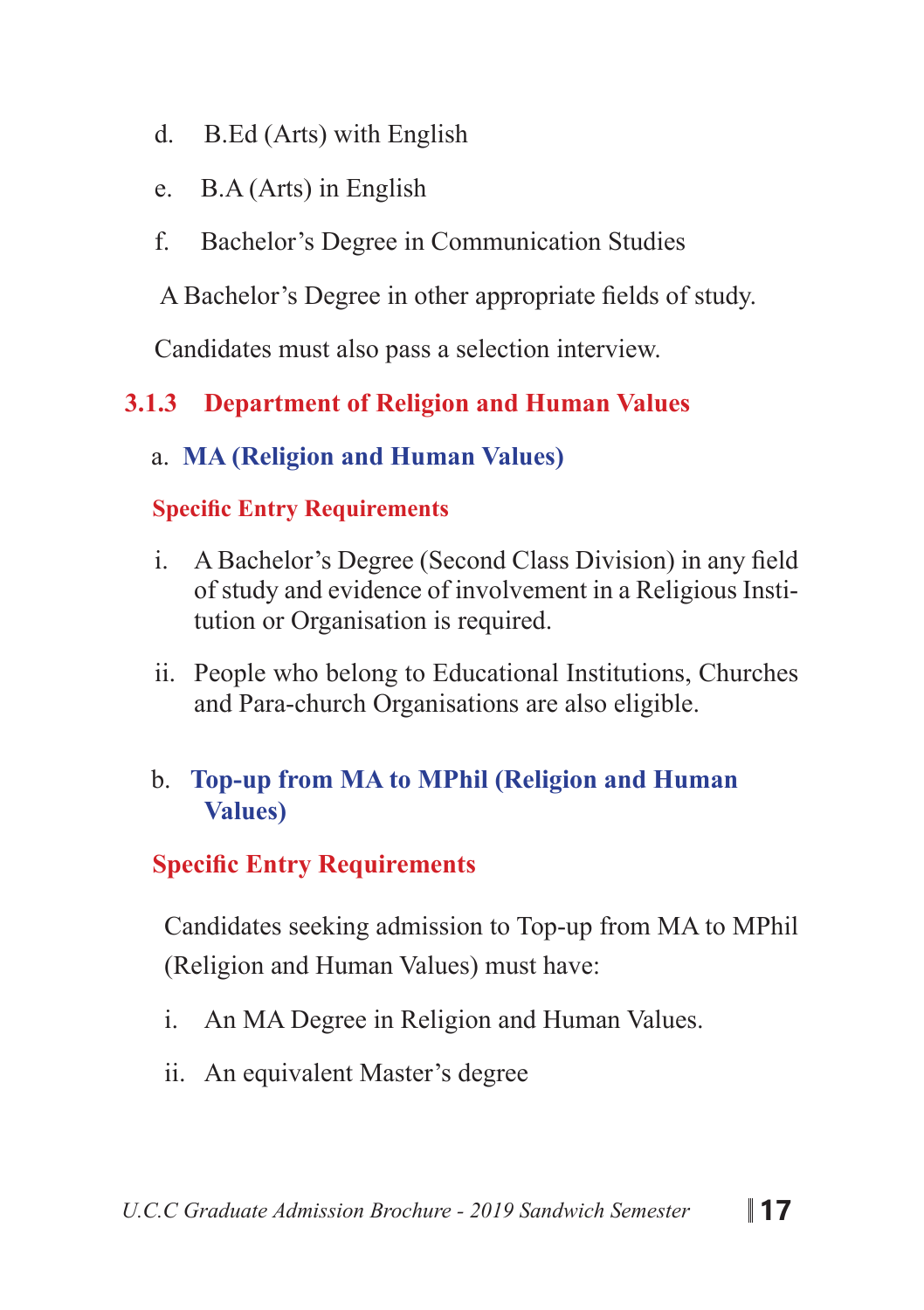### **3.1.4 Department of French**

- i. MA (Bilingual Translation)
- ii. MA (Applied French Linguistics)
- iii. Top-up to MPhil (French Linguistics)

## **3.2 FACULTY OF SOCIAL SCIENCES**

The following programmes are offered by the Departments/Institutes of the Faculty of Social Sciences

## **3.2.1 Department of Geography and Regional Planning**

## i. **MSc (Disaster Management)**

## **Target Group**

Persons targeted under this programme include teachers in related fields such as: mining, electrical, civil and mechanical engineering, forestry and related fields; personnel from the Ghana Armed Forces, the Ghana Police Service, Immigration Service, Customs, Excise and Preventive Services (CEPS), Ghana Health Service (GHS), Non-Governmental Organizations (NGOs), Environmental Protection Agency (EPA), the National Disaster Management Organization (NADMO) and industries.

## **Specific Entry Requirements**

The programme is available to applicants with a Bachelor's Degree (with at least a Second Class Lower Division). Applicants without a Bachelor's Degree but with a Diploma in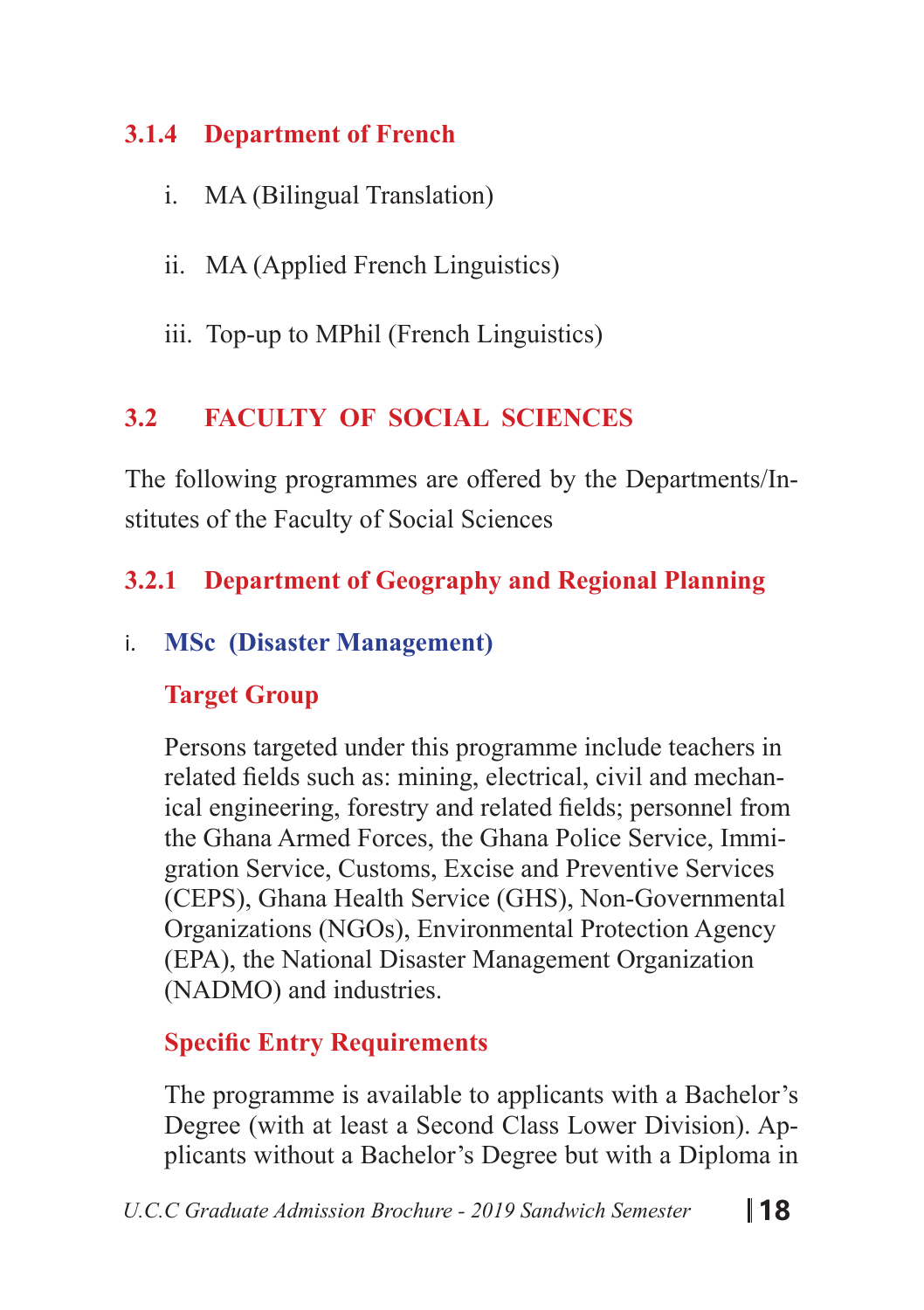disciplines related to the physical and human environment and have occupied Managerial Positions focusing on disaster management, journalism and related disciplines for at least three years are eligible.

## ii. **MSc ( Land Policy and Administration)**

## **Target Group**

The programme targets the following categories of persons: Traditional Authorities (Chiefs and Queenmothers); Local Authorities (Metropolitan/Municipal/District Assemblies – MMDA's); NGO's and Civil Organizations; Legislators, the Judiciary; the Media; Religious Bodies, Public and Civil Servants.

## **Specific Entry Requirements**

To be eligible, applicants must possess at least a Second Class Honours (Lower Division) Degree in an appropriate field of study from an approved University or have a Diploma in Land issues or law, and have worked in a management position for at least three (3) years.

Please note: in both Masters Programmes depending on the nature of qualification presented, candidates may have to pass an interview to be conducted by the Department of Geography and Regional Planning.

## **3.2.2 Institute for Oil and Gas Studies**

## i. **MBA (Oil and Gas Management)**

The programme targets the following categories of persons: public and civil servants; officials working with Non-Governmental Organisations (NGOs) related to the oil and gas industry, engineers, scientists and other technical officers who require manage-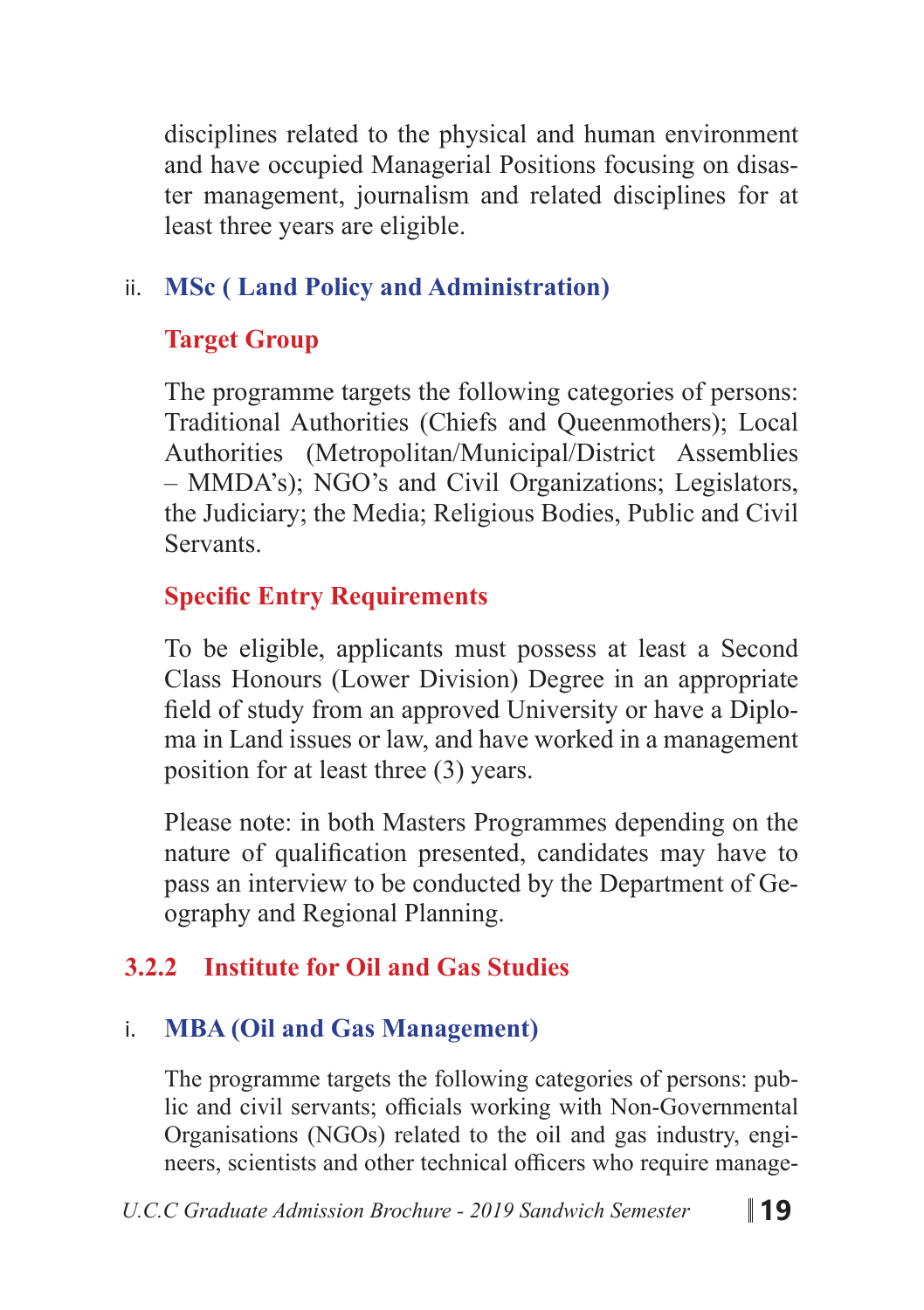rial training in oil and gas management, graduates from relevant disciplines.

#### **Specific Entry Requirements**

Applicants will also be required to pass a selection interview. Admission is on fee paying basis.

#### ii. **MA (Communication in Oil and Gas Management)**

Persons targeted under this programme includes: Communication Practitioners, Administrators in the oil and gas industry, Non-Governmental Organisations and interested members of the general public.

#### **Specific Entry Requirements**

Applicants will also be required to pass a selection interview. Admission is on fee paying basis.

#### iii. **MSc (Oil and Gas Resource Management)**

The programme targets the following categories of persons; Security agencies, Educationists, District Assemblies, Persons in the oil and gas allied industries, relevant public sector institutions, NADMO, Civil society organisations, Journalists, Religious community and Traditional Leaders.

### **Specific Entry Requirements**

Applicants will also be required to pass a selection interview. Admission is on fee paying basis.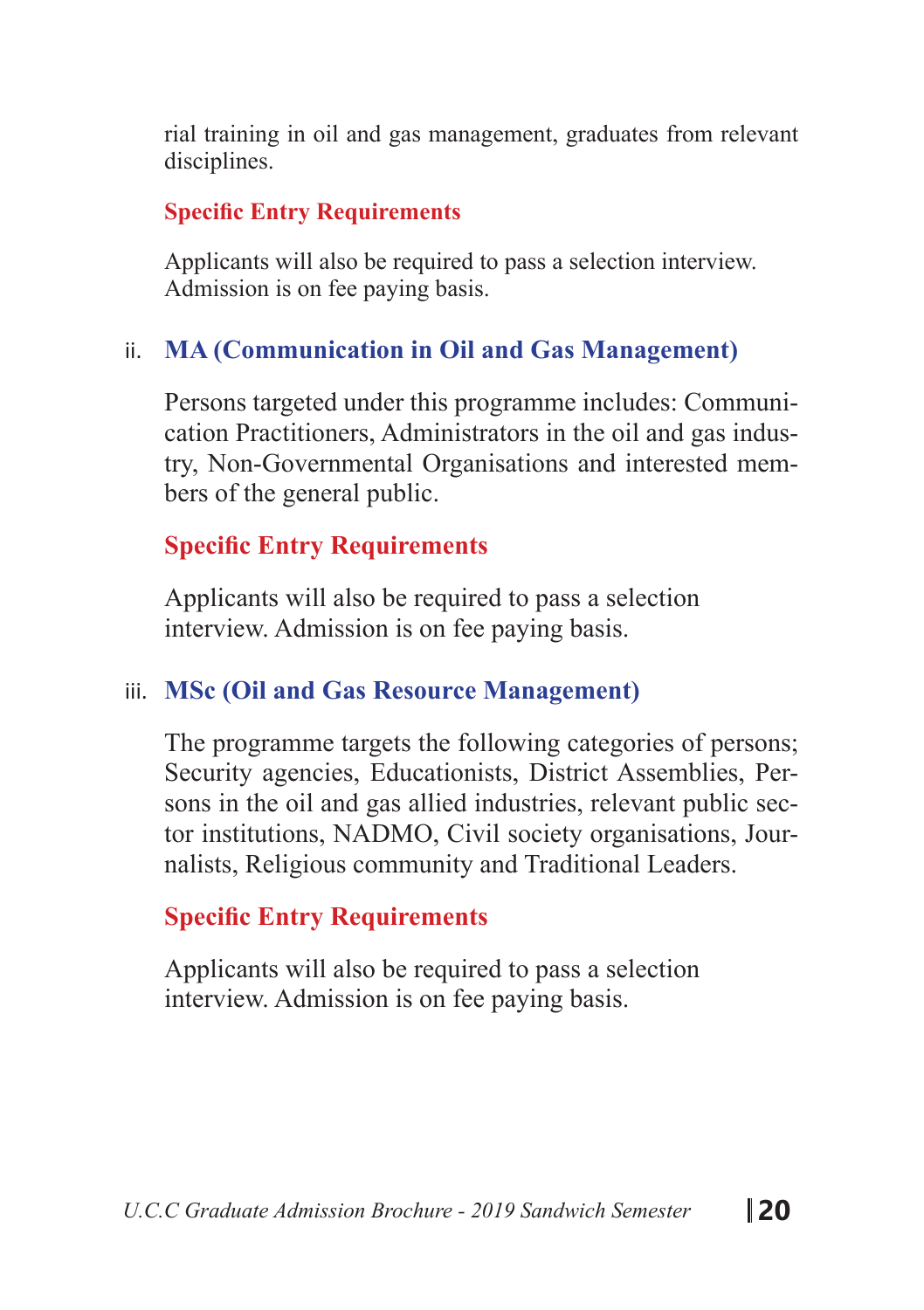## **3.2.3 Department of Population and Health**

## **MA (Population and Health)**

### **Specific Entry Requirements**

- i. Applicants to this programme must have obtained a Bachelor of Arts (with Second Class) in one of the following areas; Population, Health, Geography, Economics, Sociology, Development Studies, Anthropology, Psychology, Political Science, Business Management, Actuarial Science, Mathematics and Statistics.
- ii Candidates will have to pass an interview to be conducted by the Department.
- **3.2.4 Department of Sociology and Anthropology**

 **MA (Sociology of Peace and Security)**

## **Specific Entry Requirements**

A candidate seeking admission to the Master of Arts Programme in Sociology of Peace and Security must:

- i. Have obtained a good first degree in any field of study from a recognized university
- ii. In exceptional cases obtained a Diploma in a related field and aged 35 years or above with relevant working experience in peace and security.
- iii. Submit an official transcript of academic record
- iv. Submit a reference report from a former lecturer/in structor or a superior at the work place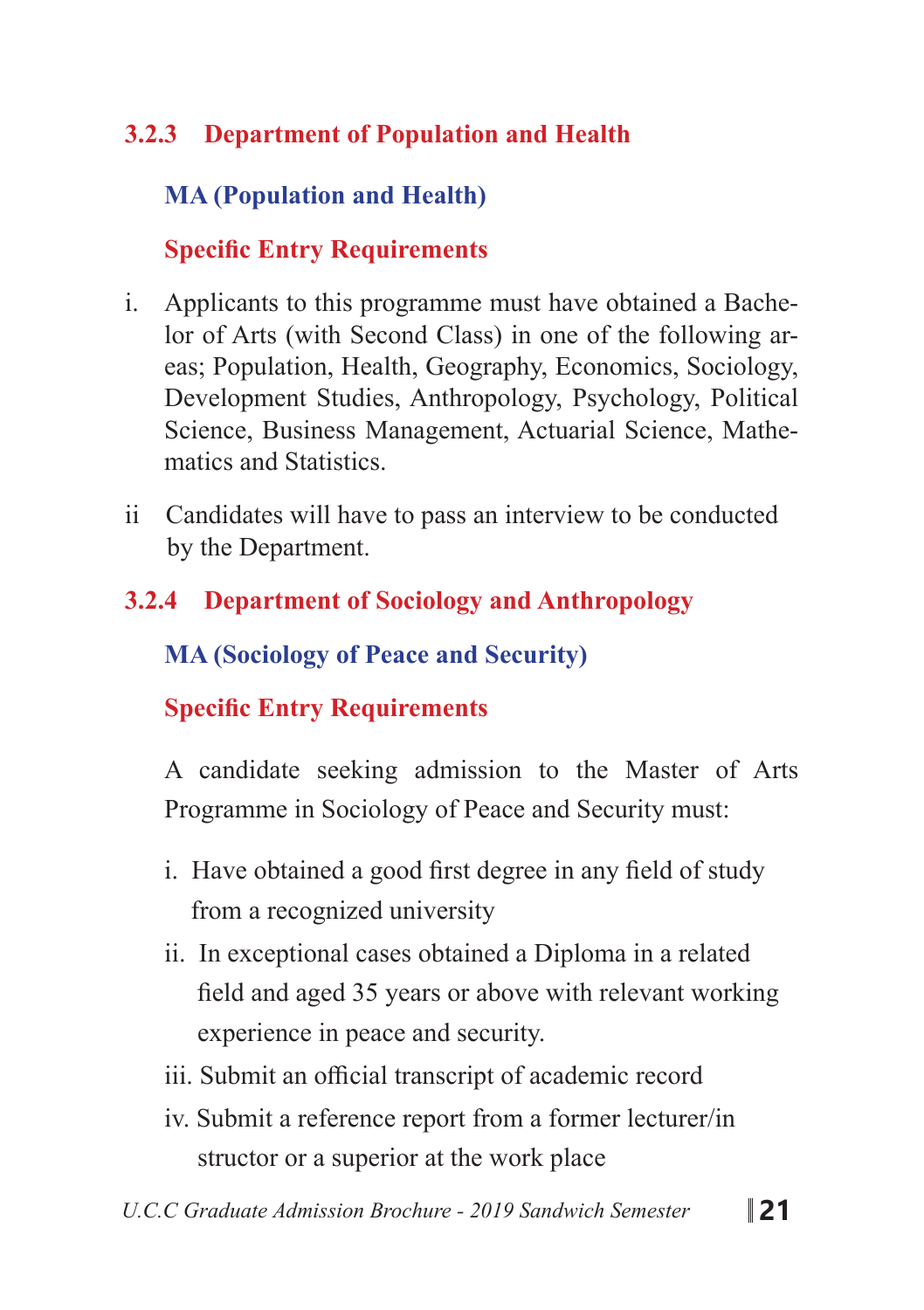v. Satisfy any additional requirements prescribed by the Faculty or Department

#### **Target Groups**

This programme targets workers in the security agencies: Police, Armed Forces, Prison Service, Customs, and Immigration Services, Traditional Rulers, District, Municipal and Metropolitan Assemblies, Non-Governmental Organisations (NGO's), Community-Based Organisations (CBO's) and Civil Society Organisations (CSO's), Media Organisations, Religious Organizations, Political Organisations (The Executives, the Judiciary and the Legislature), and Ministries.

#### **3.3 SCHOOL FOR DEVELOPMENT STUDIES (SDS)**

#### **3.3.1 Department of Labour and Human Resource Studies (DoLAHRS)**

#### i. **MA (Human Resource Management)**

Targeting HRM personnel, principal officers of schools, trade unions, employers and NGO executives.

#### ii. **MA (Human Resource Development)**

Targeting HRD personnel, principal officers of training institutions, NGOs and Consulting Firms.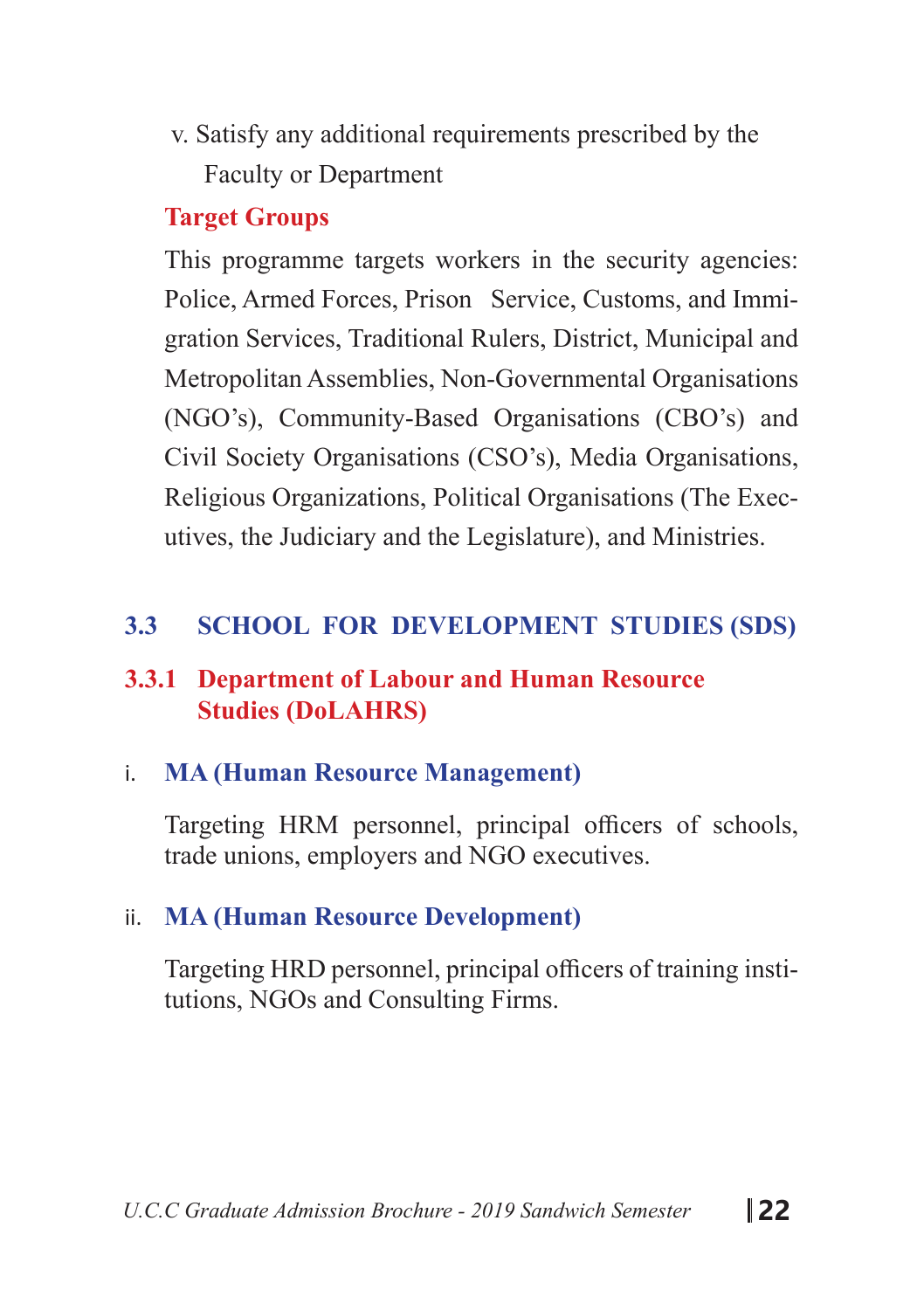### **3.3.2 Department of Environment, Governance and Sustainable Development (DEGSuD)**

#### i. **MA (Environmental Management and Policy)**

Targeting NGO personnel, District Assembly staff and staff of environmental management agencies.

### ii. **MA (Democracy, Governance, Law and Development)**

Targeting members of Parliament, staff and members of District Assemblies, NGO personnel, Traditional Authorities.

#### iii. **MA (Governance and Sustainable Development)**

The programme targets District Assembly staff, staff of decentralized departments, traditional authorities, NGO personnel and all persons interested in local level development management.

### **3.3.3 Department of Peace Studies (DPS)**

#### i. **MA (Peace and Development Studies)**

The programme targets staff of Security Agencies, Traditional Authorities, District Assemblies, Religious Organisations, Judiciary, Media, Public and Civil Service and Political Parties.

### **Specific Entry Requirements**

## ii. **Master of Arts - MA (GSD, EMP, HRD, HRM, DGLD, PDS)**

*U.C.C Graduate Admission Brochure - 2019 Sandwich Semester* **23** The programmes are available to First Degree holders with at least Second Class (Lower Division). Provision is made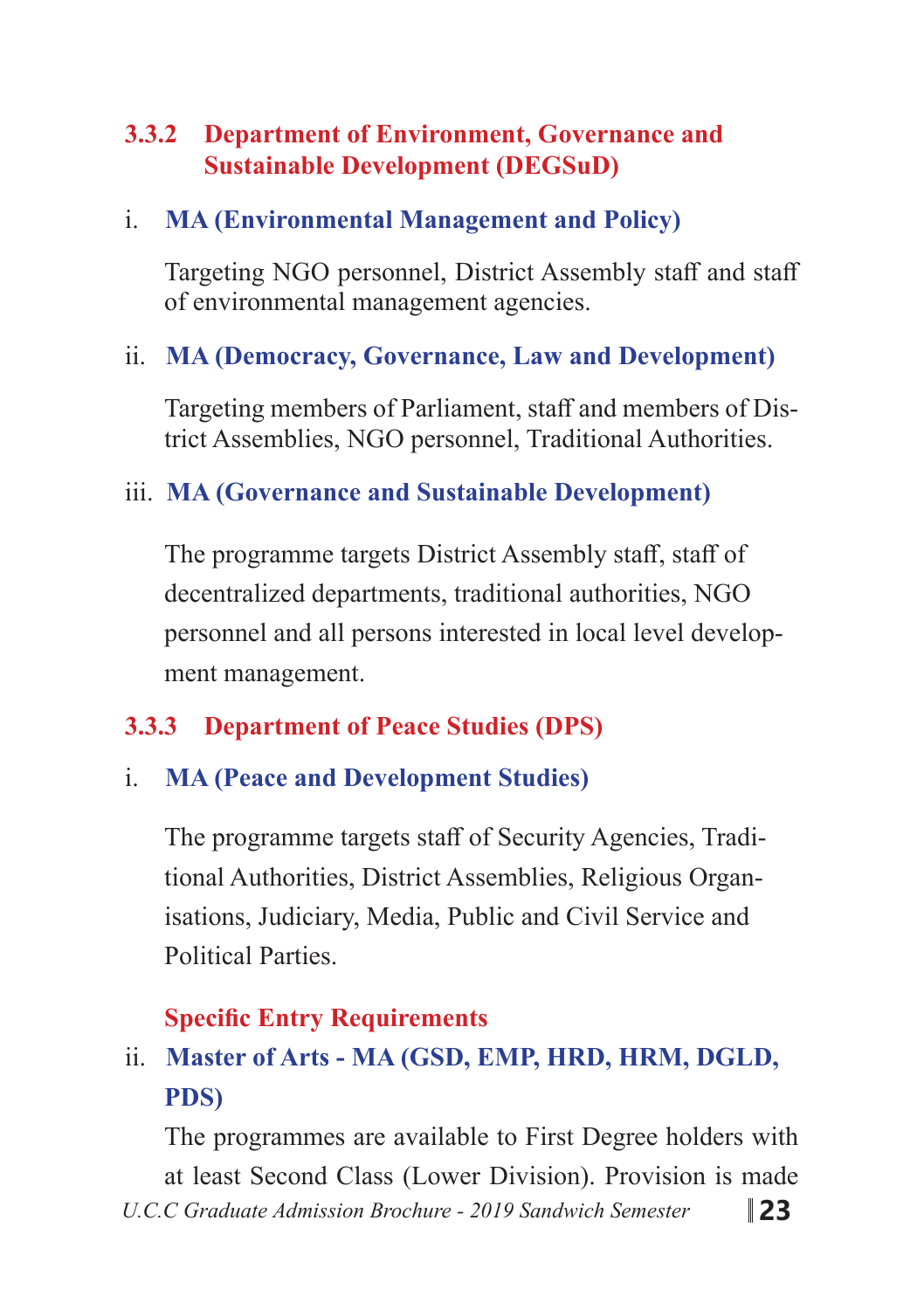for special candidates without the above qualification, from the public service, industry and international organizations. Such candidates must be at least 35 years old by June, 2019.

## **3.4 SCHOOL OF ECONOMICS**

## **3.4.1 Department of Applied Economics**

## **M.Sc (Microfinance)**

This programme is targeted at personnel from industrial establishments, private entrepreneurs, middle and top level decision-makers from public institutions and NGOs.

## **Specific Entry Requirements**

A Bachelor's Degree from a recognized University with at least Second Class Lower Division in the Social Sciences or Business. In addition, applicants will be required to pass a selection interview.

## **3.4.2 Department of Economic Studies**

## i. **MSc (Economics of Technology and Development)**

 This programme is targeted at personnel from industrial establishments, private entrepreneurs, middle and high level decision-makers from public institutions and NGOs.

## **Specific Entry Requirements**

i. A Bachelor's Degree from a recognized University with at least Second Class Lower Division in the Social Sciences, Pure Sciences or Applied Sciences.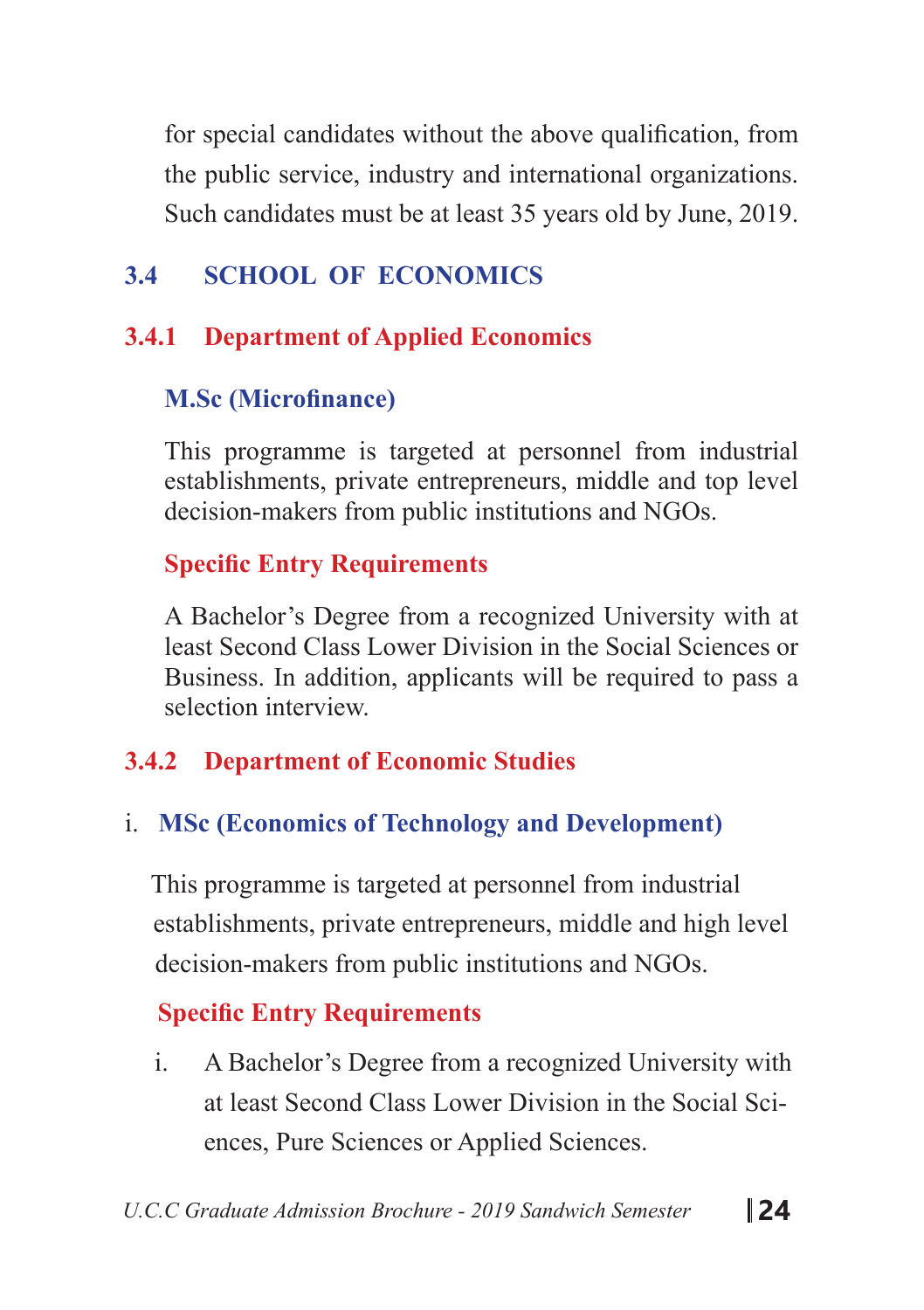ii. In addition, applicants will be required to attend and pass a selection interview.

### ii. **MSc (Economics)**

The MSc Economics programme is intended to train economists in advanced theory and methods, mainly for policy analysis and economic management within government, and the private sector. The programme provides a very good foundation in core disciplines such as Microeconomics, Macroeconomics, Econometrics and Mathematics and prepares the student for a career as a professional economist.

## **Specific Entry Requirements**

- i. A good Bachelor's Degree in Economics or in a related discipline
- ii. In addition, applicants will be required to attend and pass a selection interview.

## **3.4.3 Department of Data Science and Economic Policy**

## **MSc (Economic Policy Modeling)**

This programme aims to equip students with the art of economic policy modeling with emphasis on model conceptualization, development and building. Students will be exposed to a variety of economic policy analytical tools and models for policy planning and analysis.

## **Specific Entry Requirements**

i. Candidate must have a first degree with at least Second Class Lower Division in the Social Sciences, Statistics,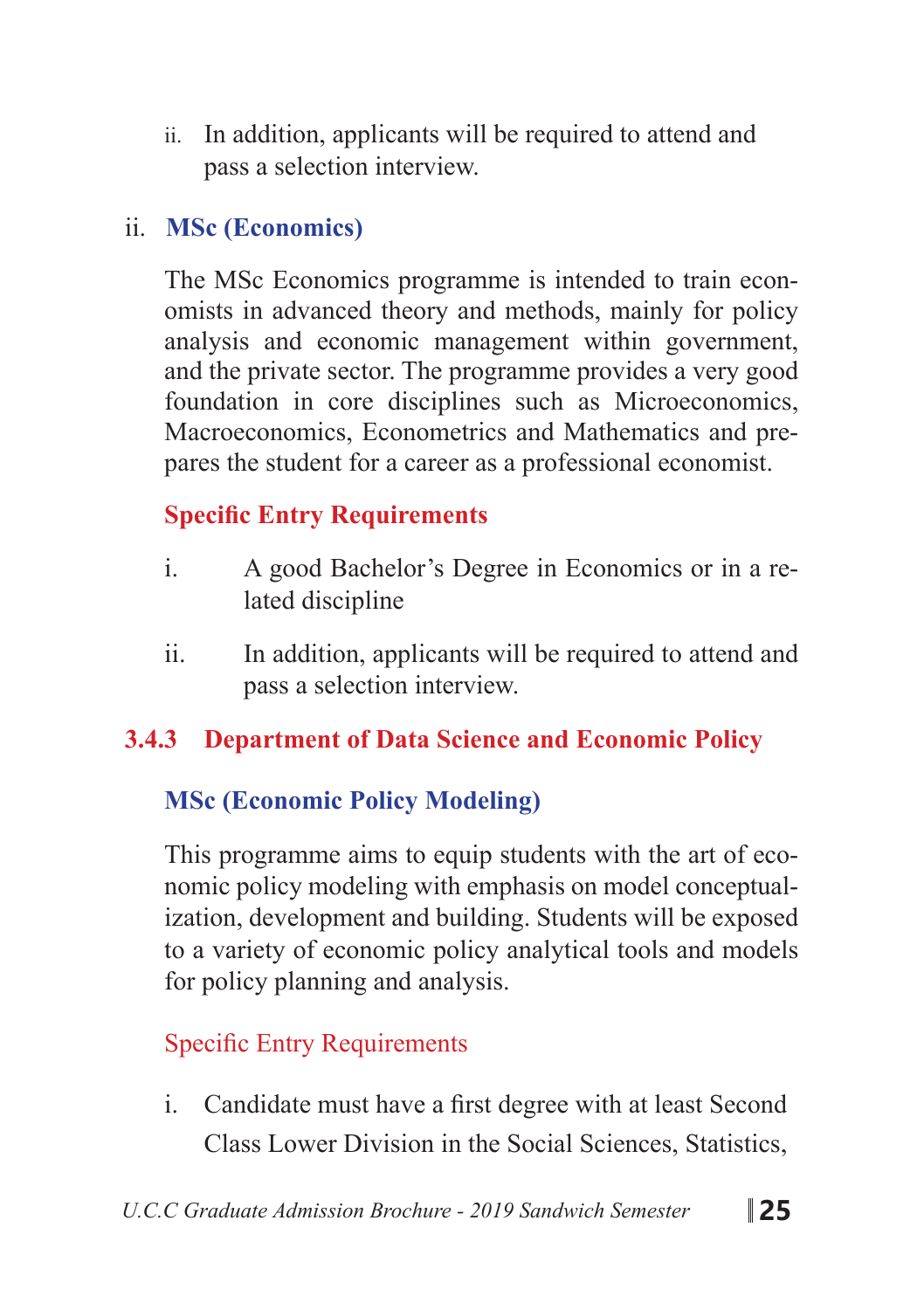Mathematics, Engineering, Applied Physical Sciences and Related disciplines.

ii. Experienced practitioners without the above qualifica tions are also eligible to apply but they must have university-based diploma level qualification or equiv alent qualification.

In addition to the above, applicants will be required to pass a selection interview

## **3.5 SCHOOL OF BUSINESS**

The School of Business offers the following programmes:

- i. MBA (by course work and dissertation)
- ii. MSc (by course work only)
- **3.5.1 Department of Accounting**

## **MBA (Accounting)**

## **Specific Entry Requirements**

- i. A good Bachelor's Degree in Accounting with at least a Second Class Lower Division.
- ii. Professional qualification such as ICA, ACCA and CIMA plus two years post-qualification work experience.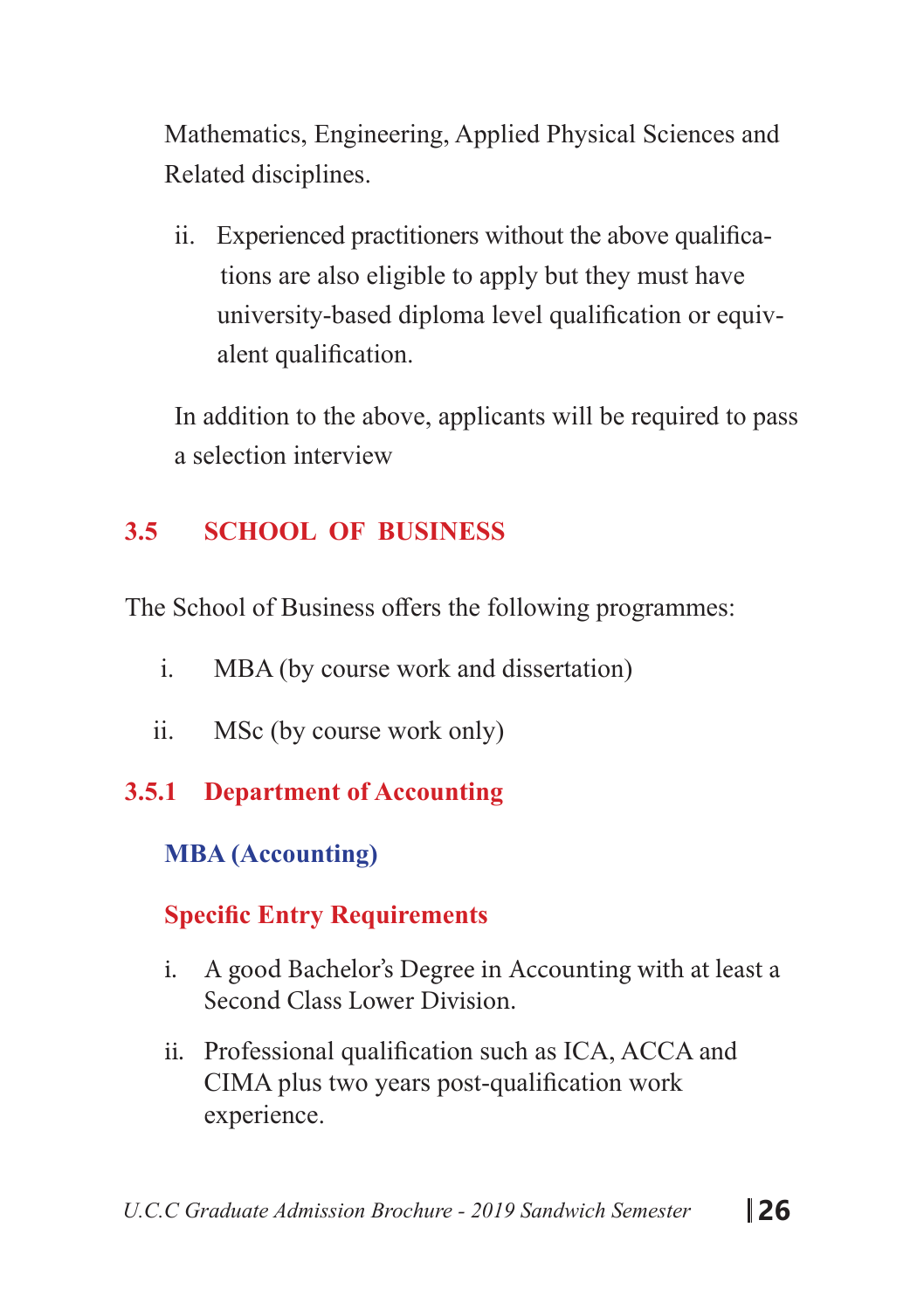### **3.5.2 Department of Finance**

### **MBA(Finance)**

## **Specific Entry Requirements**

- i. A good Bachelor's Degree from a recognised university with at least a Second Class Lower Division.
- ii. Professional qualification such as ICA, ACCA and CIMA plus two years post-qualification work experience.

### **3.5.3 Department of Management**

- i. **MBA (Management)**
- ii. **MSc (Public Policy and Management)**

### **Target groups (i and ii)**

The programme targets practising and would be Managers, Government Workers, Policy Makers and Policy Analysts.

### **Specific Entry Requirements (i and ii)**

- i. All applicants to both programmes must hold a Bachelor's Degree with at least Second Class from a recognized university.
- ii. All applicants should have two years' working experience.

### **3.5.4 Department of Human Resource Management**

### **MBA (Human Resource Management)**

This programme targets practising and prospective Human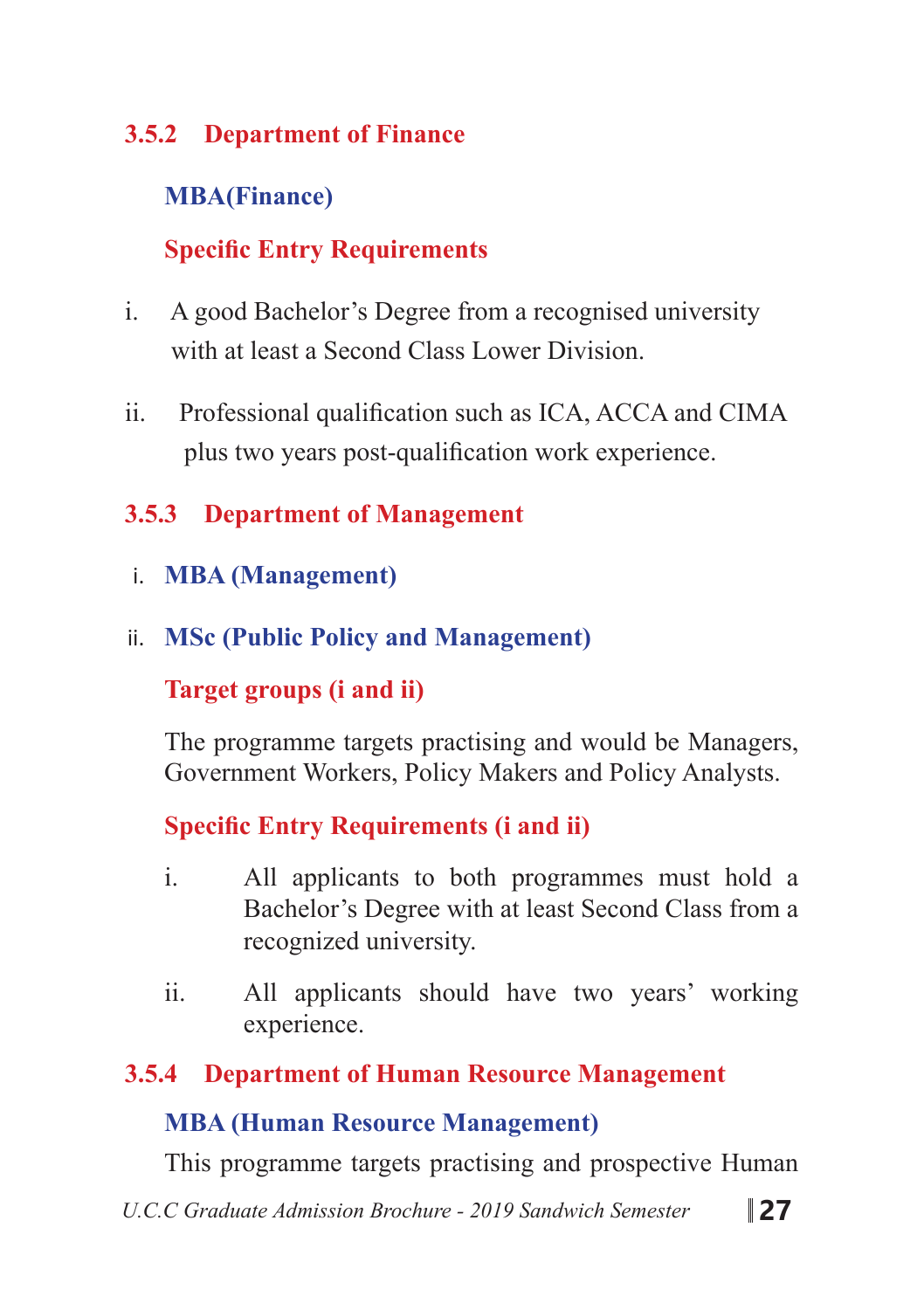Resource Managers.

## **Specific Entry Requirement**

Also, holders of professional qualification such as IHRMP, CIPD, ICA, ACCA and CIMA plus two years post qualification work experience can apply.

## **3.5.5 Department of Marketing and Supply Chain Management**

#### i. **MBA (Marketing)**

This programme targets providers and potential professionals in Marketing Services and Consultants

#### ii. **MSc (Procurement and Supply Chain Management)**

The programme is targeted at individuals who want to develop careers in Procurement and Supply Chain Management.

#### iii. **MSc (Project Management)**

This programme is targeted at individuals seeking to enter the field of project management or for current project managers who desire additional education and training in project management skills and techniques.

### **Specific Entry Requirement**

### **MBA/MSc**

Also, holders of professional qualification, such as CIM, AMA, ICA, ACCA, CIT and CIMA, CIPS, CITL and similar recognized professional bodies plus three years post-qualification work experience, qualify.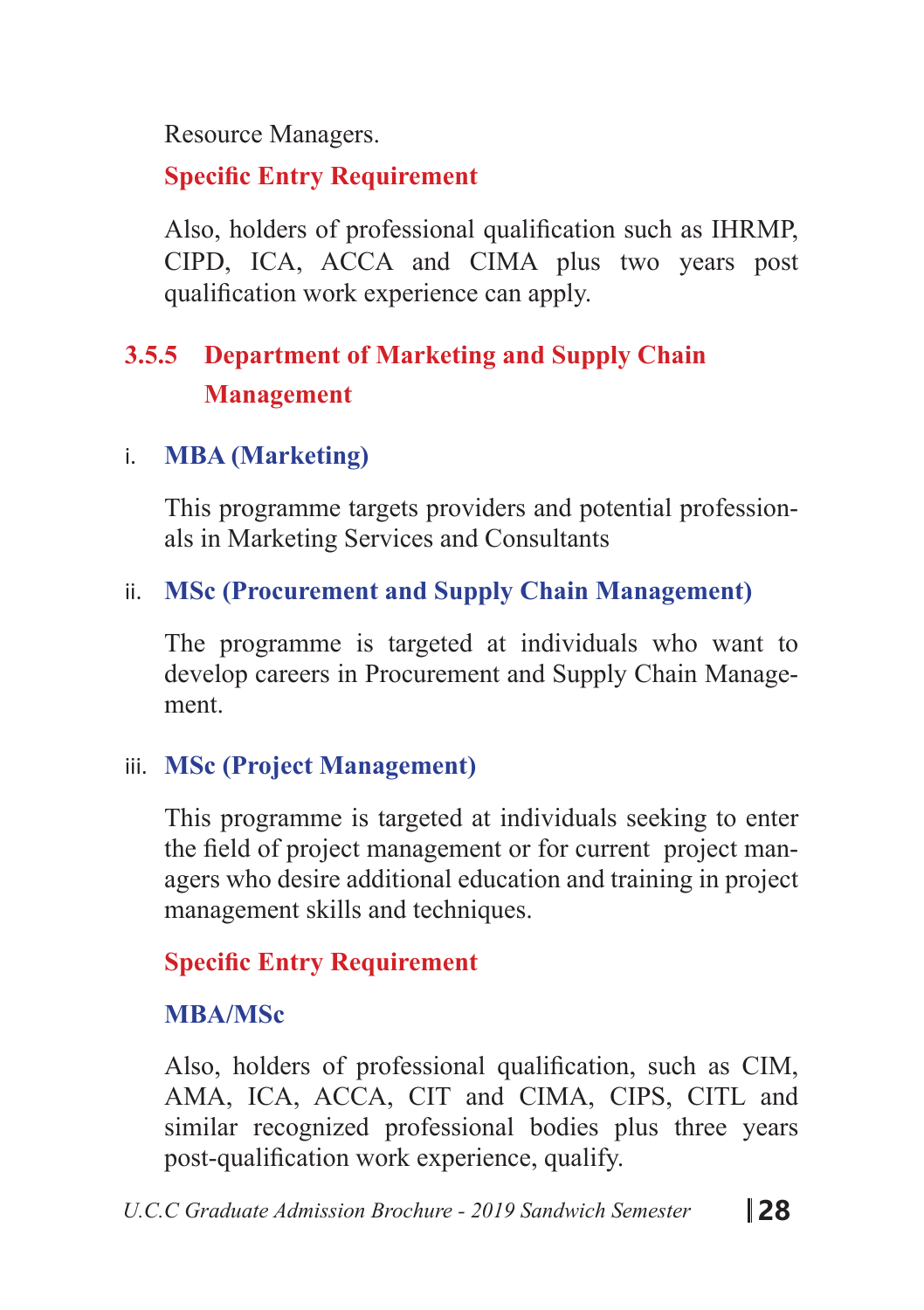## **3.5.6 Centre for Entrepreneurship and Small Enterprise Development**

## i. **MBA (Entrepreneurship and Small Enterprise Development)**

This programme targets providers and potential professionals in Small Business Development Services and Consultants, Entrepreneurs, Policy Makers and Managers in Private and Public Sectors

### **Specific Entry Requirement**

- i. Applicants must hold a Bachelor's Degree of at least second class lower division from a recognized University. OR
- ii. Professional qualification, such as ICA, ACCA and CIMA, plus three years post qualification work experience.
- **4.0 COLLEGE OF EDUCATION STUDIES (CES)**

## **4.1 SCHOOL OF EDUCATIONAL DEVELOPMENT AND OUTREACH**

The following programmes are offered in the School.

### **4.1.1 Centre for Professional Teaching and Development**

### **Postgraduate Diploma in Education.**

## **Specific Entry Requirement**

 Candidates seeking admission into the Postgraduate Diploma in Education programme must have obtained a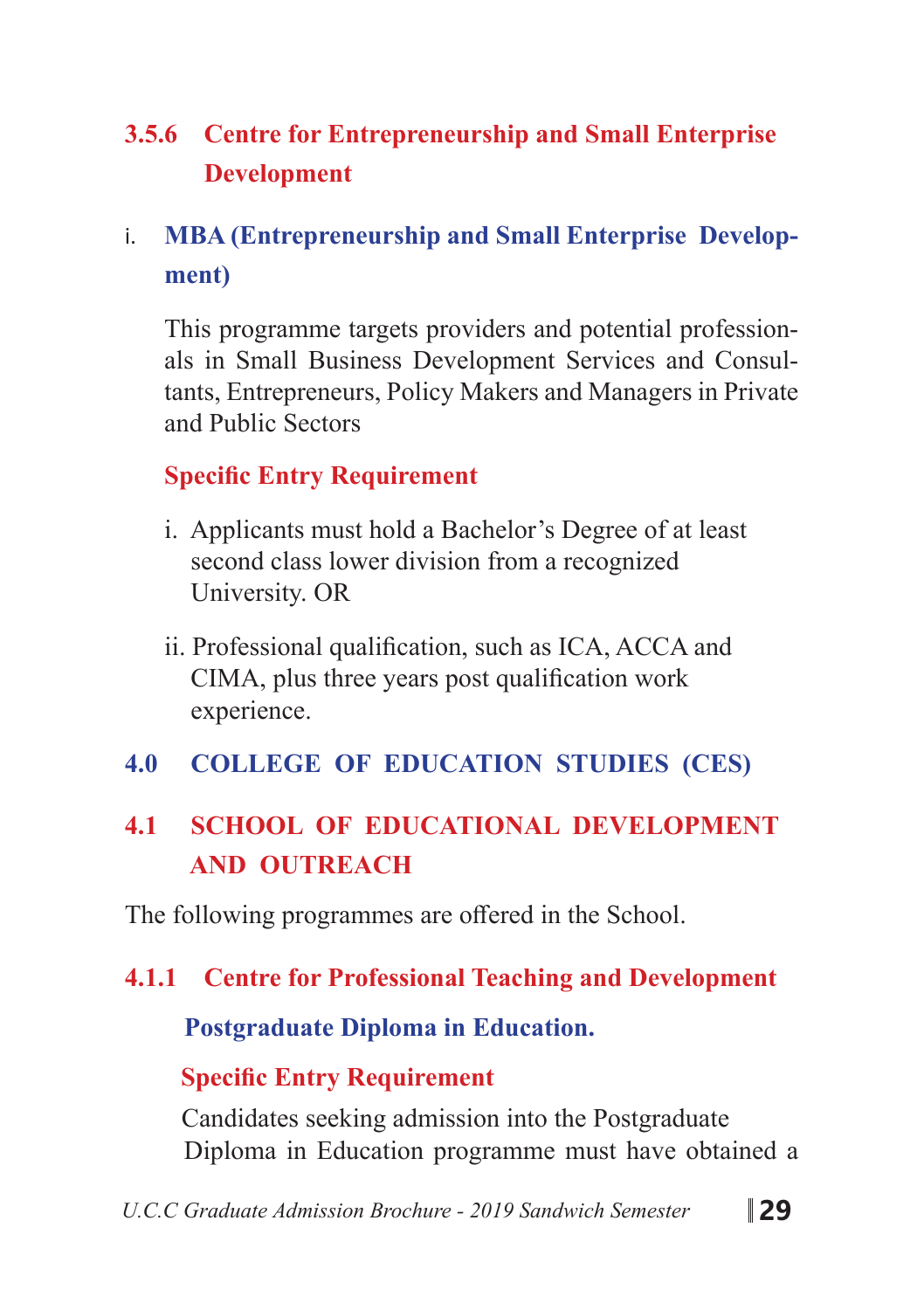good first degree and taught for a minimum of two years.

### **4.1.2 Institute for Educational Planning and Administration (IEPA)**

### **MEd (Educational Administration)**

### **Specific Entry Requirements**

Candidates with a good BEd, degree or B.A., BSc degree plus Postgraduate Diploma in Education (PGDE)/Postgraduate Certificate in Education (PGCE)/Diploma in Education (Dip. Ed) from the University of Cape Coast or a recognized institution of higher learning may be considered for the programme.

### **4.1.3 Institute of Education**

## **M.Ed (Teacher Education)**

The following subject areas of specialization will be mounted for this sandwich semester:

- i. Ghanaian Language
- ii. Agricultural Science
- iii. French Language
- iv. Education Studies
- v. Economics
- vi. Religious and Moral Education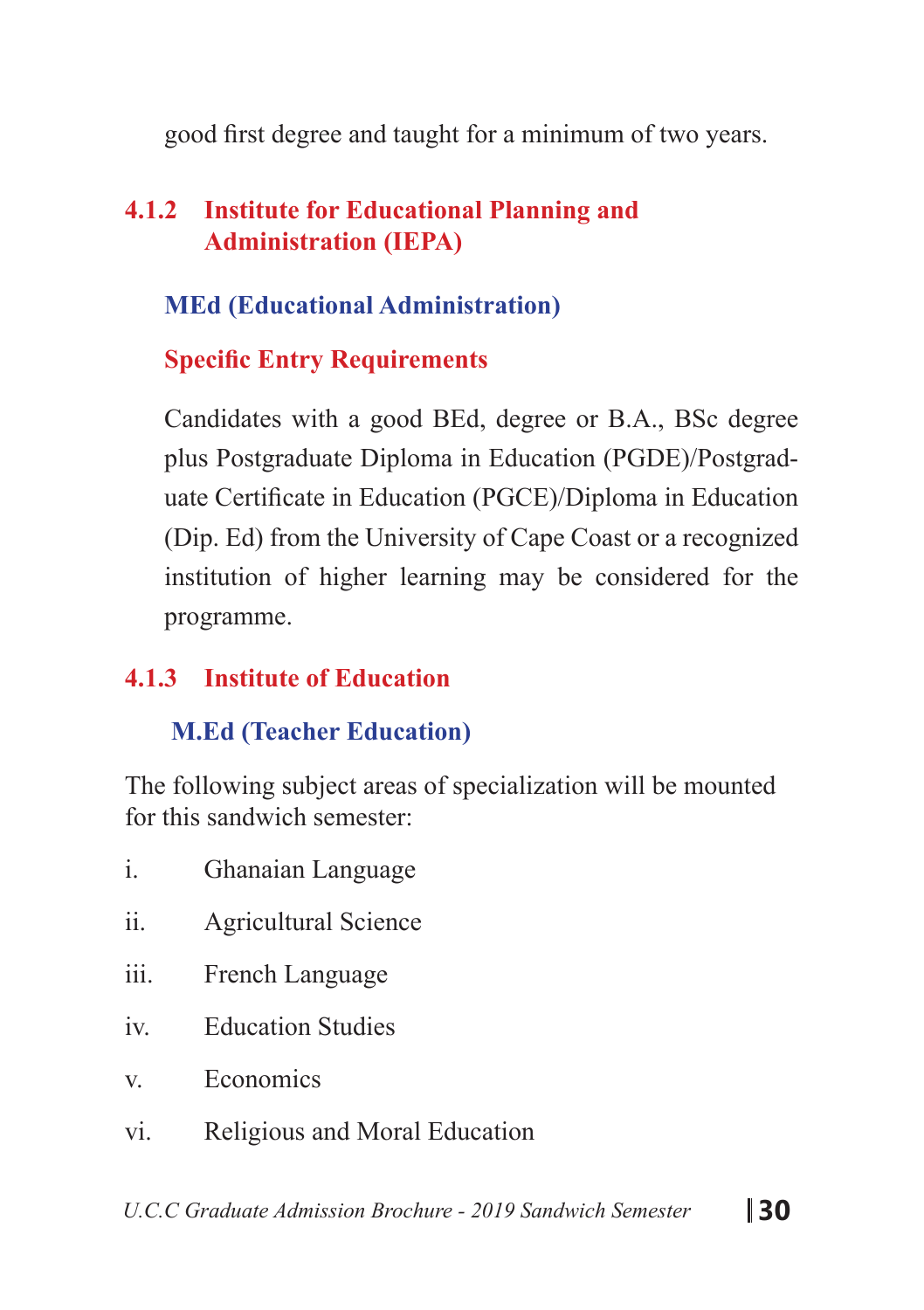- vii. Mathematics
- viii. Social Studies
- ix. Physics

## **Specific Entry Requirements**

Candidates must:

Have a good B.Ed, or B.A/ B.Sc degree plus Postgraduate Diploma in Education (PGDE)/ Postgraduate Certificate in Education (PGCE) from a recognized University/analogous institution.

Submit an official transcript of academic records.

### Target Group

Candidates seeking to teach in the tertiary institution.

## **4.2 FACULTY OF EDUCATIONAL FOUNDATIONS**

The following programmes are offered in the Faculty.

## **4.2.1 Department of Guidance and Counselling**

## i. **MA (Guidance and Counselling)**

The programme targets Religious Leaders, Social Workers, Senior Police Personnel, Senior Prison Officers, Accountants, and NGO Workers in Counselling Positions, Nurses and other Health Workers.

**Specific Admission Requirement**

Aslo, least three years experience in School Counselling, Social Work, Conflict Management, Pastoral Counselling, Correctional Counselling, Family Life Education or Behaviour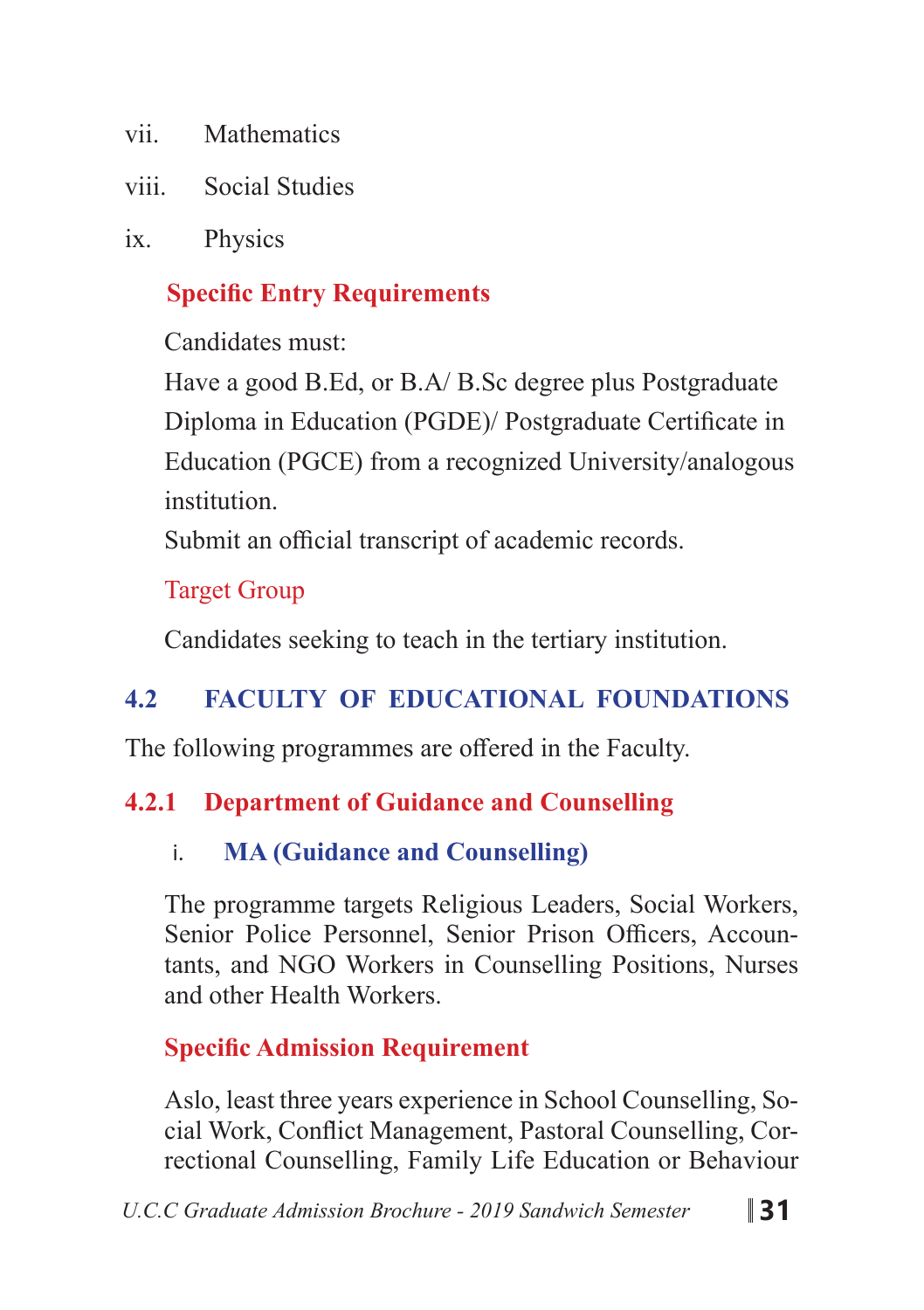Change Counselling.

## ii. **MEd (Guidance and Counselling)**

This programme targets Teachers of basic, secondary schools, and Lecturers of tertiary institutions.

## **Specific Entry Requirements**

Candidates applying for admission to the MEd (Guidance and Counselling) programme should have any of the following qualifications:

- i. A good first degree in any Education Programme.
- ii. A good first degree in a non-education programme plus a Postgraduate Diploma in Education (PGDE)/Postgraduate Certificate in Education (PGCE) or Diploma in Education (Dip Ed.).

## iii. **MPhil (Guidance and Counselling) Top-up**

The programme targets M.A and M.Ed Guidance and Counselling Graduates.

## **Specific Admission Requirement**

Applicants must have a CGPA of 3.0 at MA/MEd course work

## **4.2.2 Department of Education and Psychology**

## i. **MA (Educational Measurement and Evaluation)**

The programme targets testing organisations, financial institutions, NGO workers in monitoring and evaluation and people involved in assessing students, workers etc.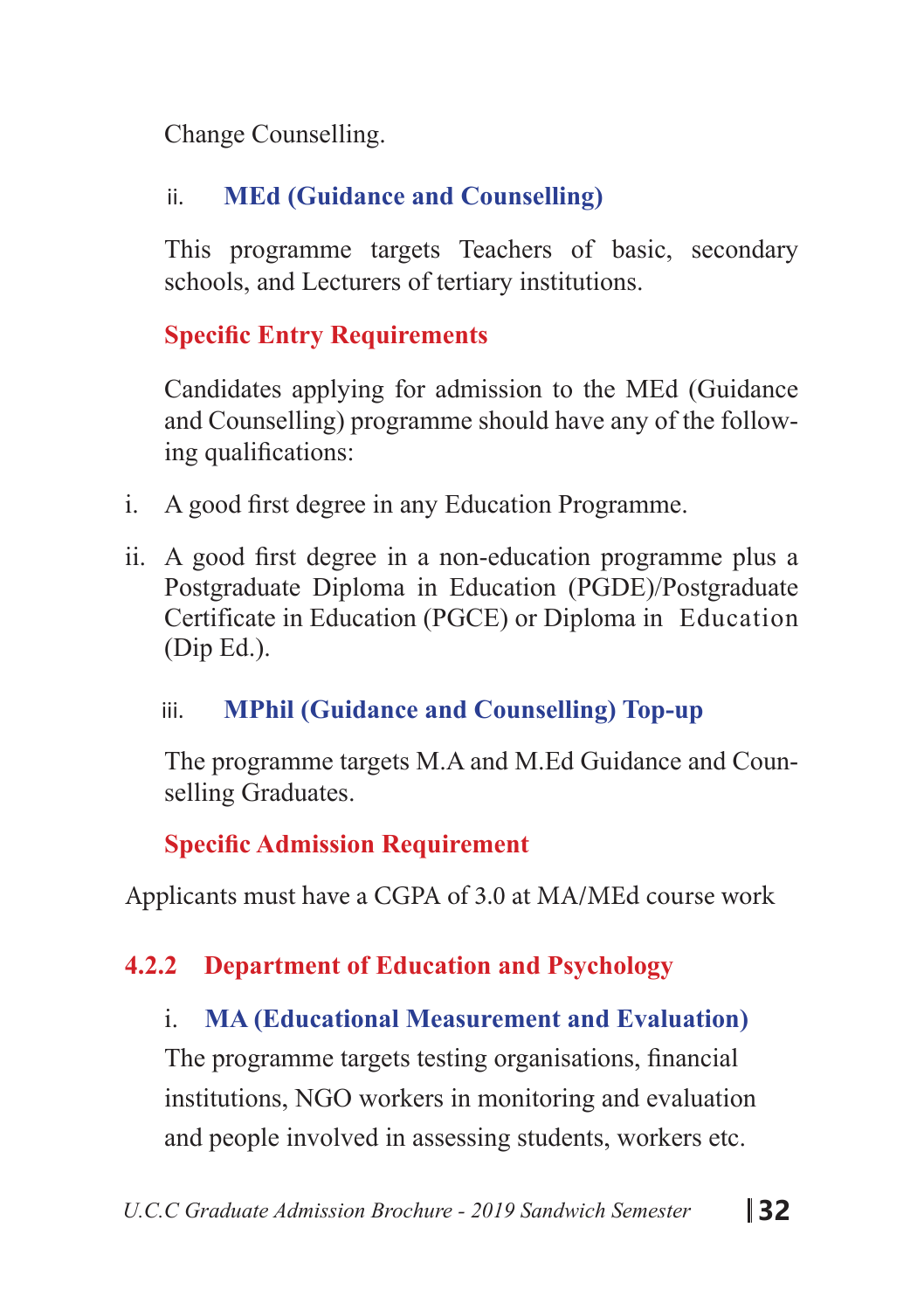#### **Specific Admission Requirements**

- i. A good first degree in any field.
- ii. At least three years experience in testing, monitoring, and evaluation

### ii. **MEd (Educational Measurement and Evaluation)**

The programme targets teachers at the basic, secondary and tertiary levels, district, municipal and metro education staff and Ghana education service staff (headquarters)

### **Specific Admission Requirements**

- i. A good first degree in any education programme.
- ii. A post-graduate diploma/certificate in Education.

## iii **M.Ed. (Educational Psychology)**

The programme targets teachers at the basic, secondary and tertiary levels, district, municipal and metro education staff and Ghana education service staff (headquarters)

## **Specific Admission Requirements**

- i. A good first degree in any education programme.
- ii. A post-graduate diploma/certificate in Education.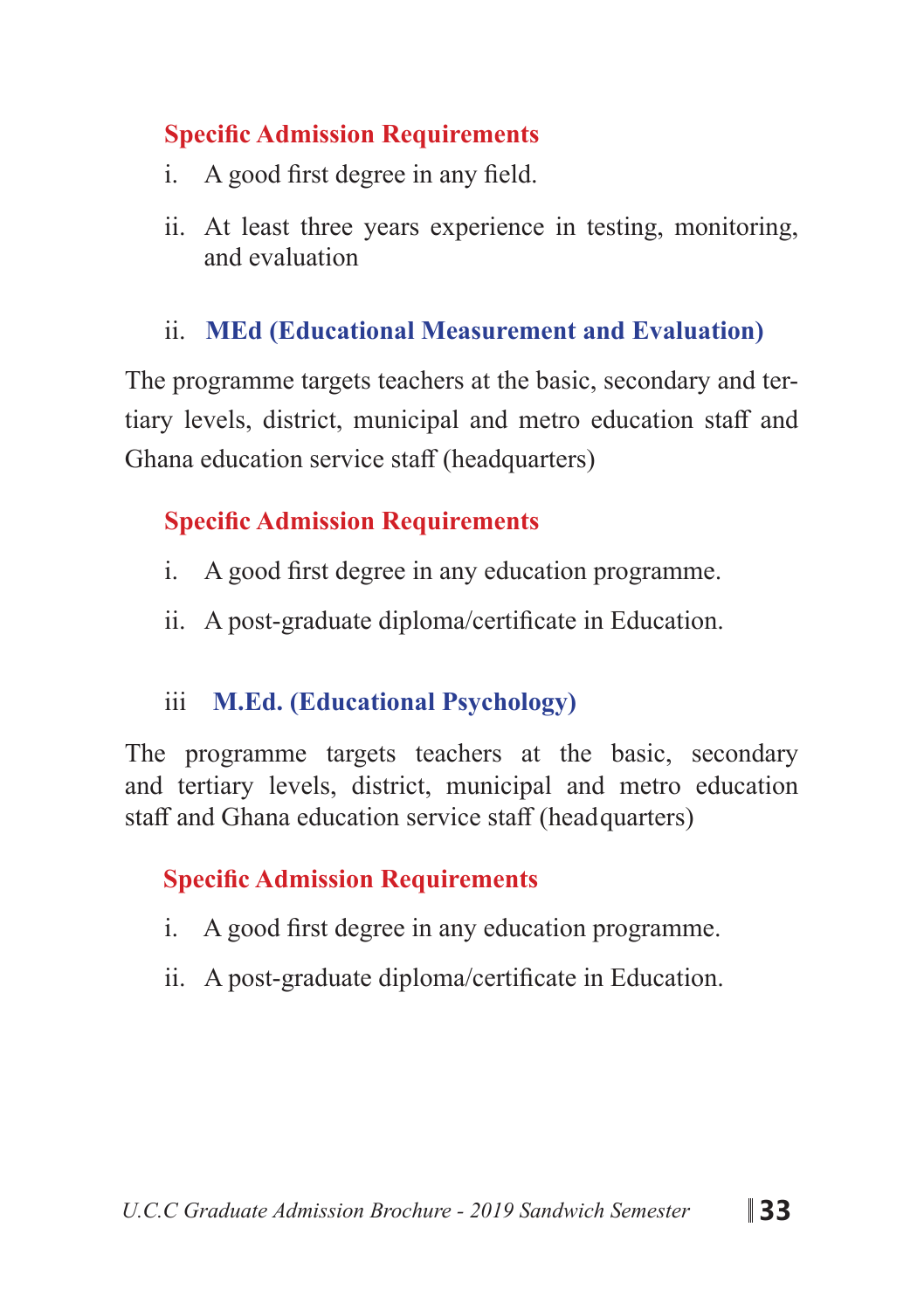- **4.3 FACULTY OF SCIENCE AND TECHNOLOGY EDUCATION**
- **4.3.1 Department of Health, Physical Education and Recreation (H. P. E. R.)**
	- i. **MA (Health Education)**

The programme targets personnel of NGOs in health related activities, corporate and private fitness management personnel, public and community health service providers, school health programme coordinators or aspirants, persons aspiring to health education and promotion jobs, professionals in sports management positions.

### **Specific Entry Requirements**

Candidates must have one of the following qualifications:

- i. Good first degree in a Health or Physical Education related discipline.
- ii. Good first degree, but not in a Health or Physical Education related discipline, and a minimum of two years' experience in a Health or Physical Education related job.

### ii. **M.Ed (Physical Education)**

Targets Physical Education Coordinators, School Health Programme Coordinators, Physical Education Tutors in Colleges of Education, Teachers of HIV/AIDS and Physical Education Teachers.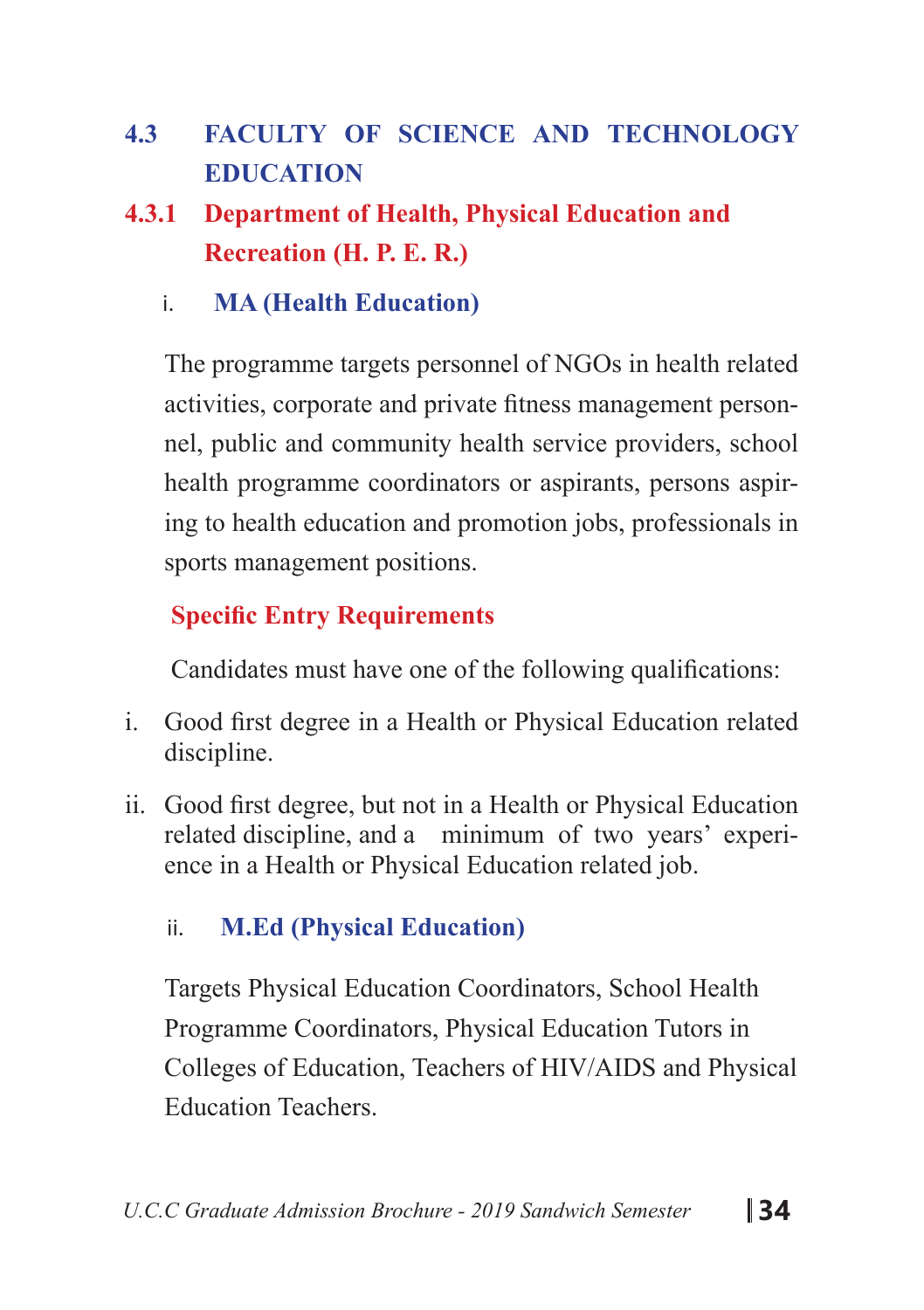## **Specific Entry Requirements**

Candidates must have one of the following qualifications:

- i. Must be a professionally trained teacher.
- ii. Must have a first degree in Physical Education and a mini mum of 2 years experience in teaching.

## **4.3.2 Department of Science Education**

i. **M.Ed (Science Education)** 

### **Specific Entry Requirements**

Applicants to the Master of Education (Science Education) programme should be:

- i. Holders of a B.Ed (Science Education) or B.Ed (Basic Education) Science Option with a second class lower or better from a recognised university. **OR**
- ii. Holders of B.Sc. (Hons.) in Science or a Science related programme with Postgraduate Certificate in Education (PGCE)/Postgraduate Diploma in Education (PGDE) from a recognized university.

### ii. **Master of Philosophy-MPhil (Science Education) Top-up**

## **Specific Entry Requirements**

- i. Holders of non-research-based master's degrees in Science Education (M.Ed) from a recognized university.
- ii. Applicants must have obtained a minimum CGPA
- *U.C.C Graduate Admission Brochure 2019 Sandwich Semester* **35**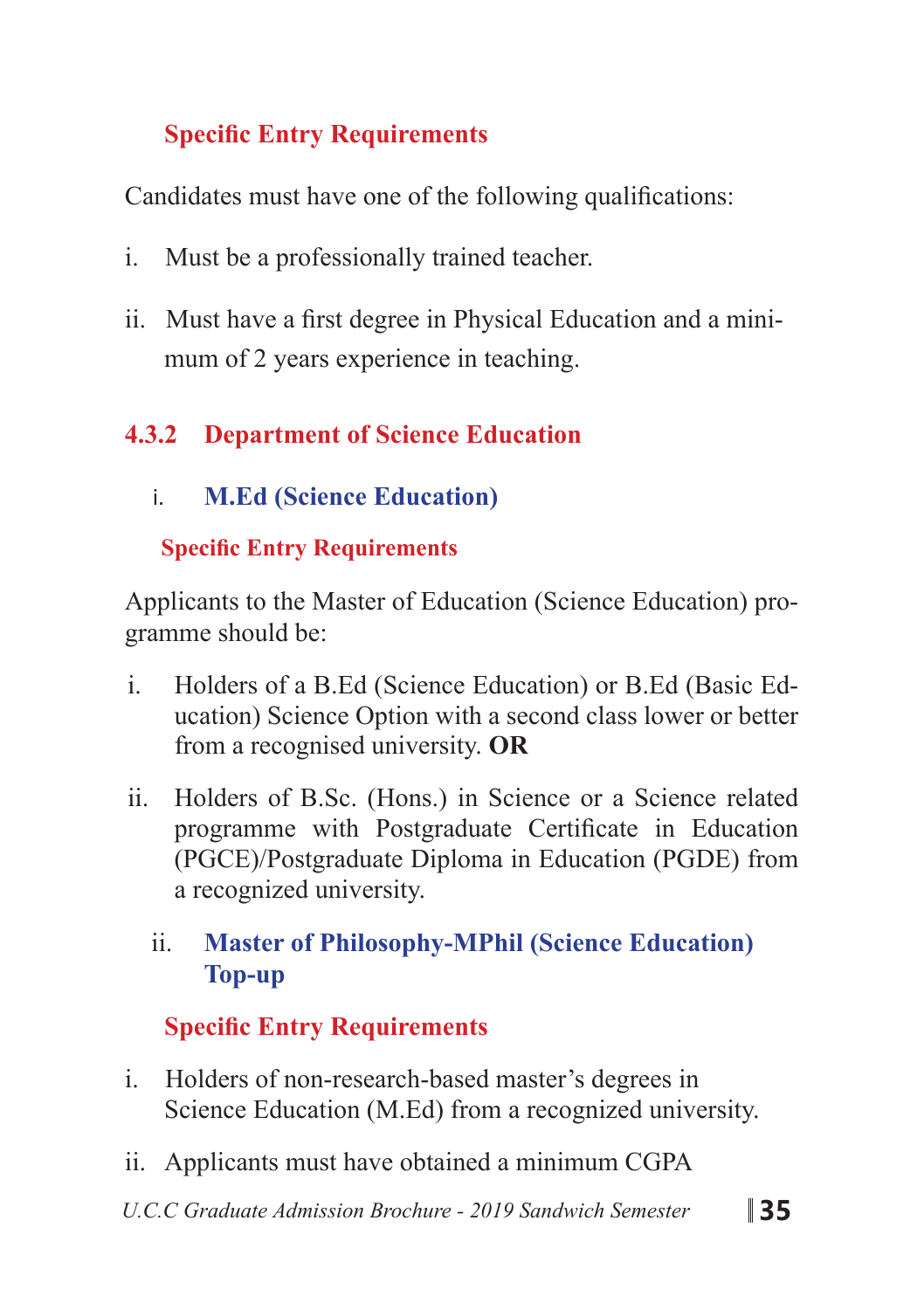of 3.0 in the MEd programme and should have a minimum of Grade B in research methods course.

In addition, a minimum of two years' experience teaching at the basic, high school or college level in any of the sciences will be required.

Applicants will also have to pass a selection interview.

## **4.3.3 Department of Mathematics and ICT Education**

### i. **M.Ed (Mathematics Education)**

## **Specific Entry Requirements**

- i. Holders of a B.Ed (Mathematics Education), B.Ed. (Mathematics) or B.Ed (Basic Education) Mathematics Option with a second class lower or better from a recognised university. OR
- ii. Holders of B.Sc (Hons.) in Mathematics or a Mathematics related programme AND a Postgraduate Certificate in Education (PGCE)/Postgraduate Diploma in Education (PGDE) from a recognized University.

In addition to either (i) or (ii), a minimum of two years' experience of mathematics teaching at the basic, high school or college level will be required.

Holders of B.Ed (Basic Education) will take bridging courses to upgrade their content in Mathematics Education.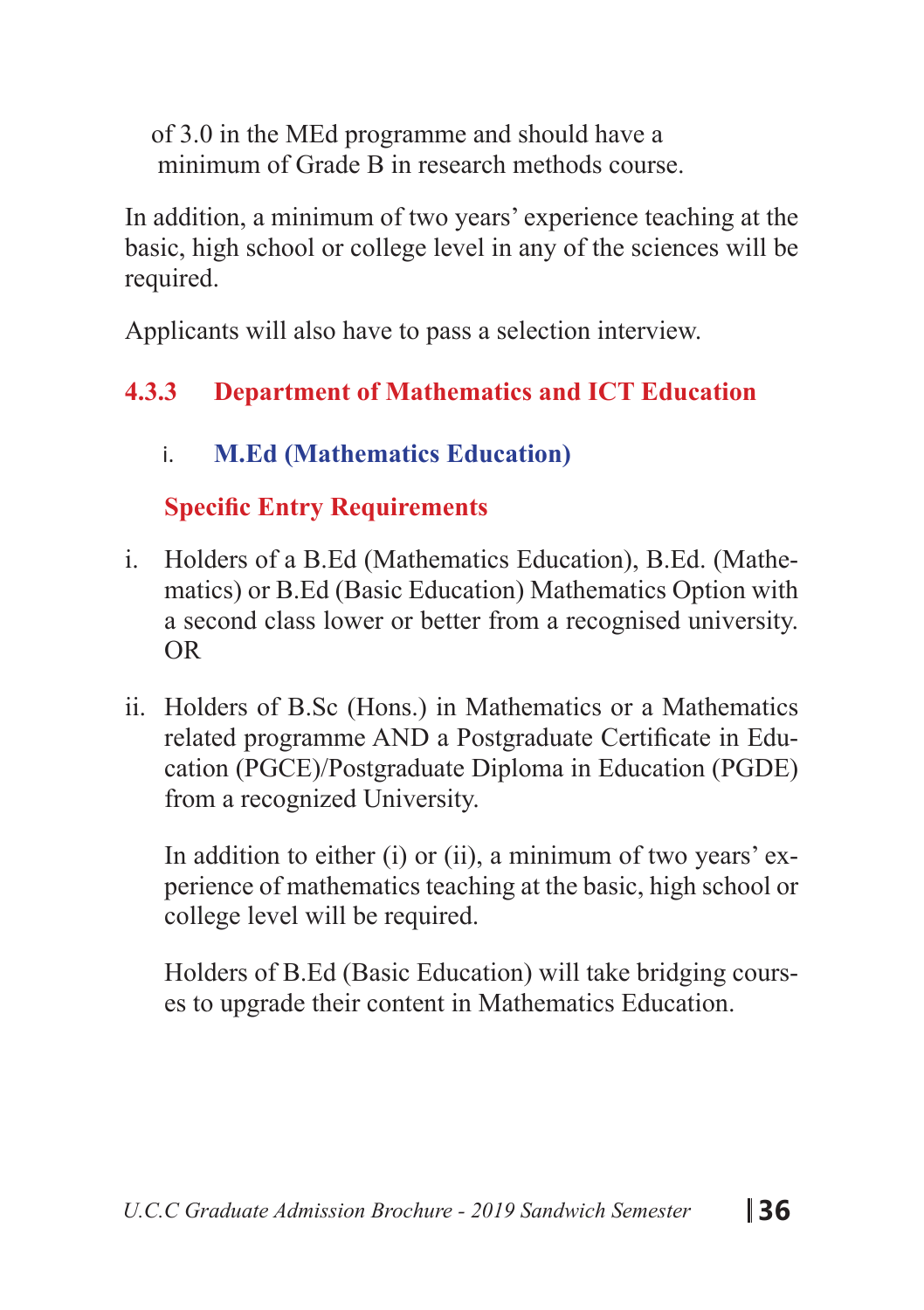## **4.3.4 Department of Vocational and Technical Education**

## i. **M.Ed (Home Economics)**

## **Options**

- a. Food and Nutrition
- b. Clothing and Textiles
- c. Family Issues and Management

This programme is targeted at home economics teachers, home economics probationers, nutritionists, fashion designers and other related fields.

## **Specific Entry Requirements**

- i. Holders of Bachelor's Degree in Home Economics/Home Science with Second Class (Lower Division or better). Those who have Third class or Pass with a minimum of three years working experience are also eligible but will also have to pass a selection interview.
- ii. Holders of B.Ed Basic Education, B. Ed or Psychology with options in Vocational Studies are also eligible for admission though will be made to undertake some additional courses.
- iii. Holders of other degrees with some amount of experience in Teaching and or studying Home Economics related fields are also eligible to apply.

**NB:** In all cases (i.e. i, ii and iii), applicants should have background in education.

Applicants must indicate which one of the three options they are applying for.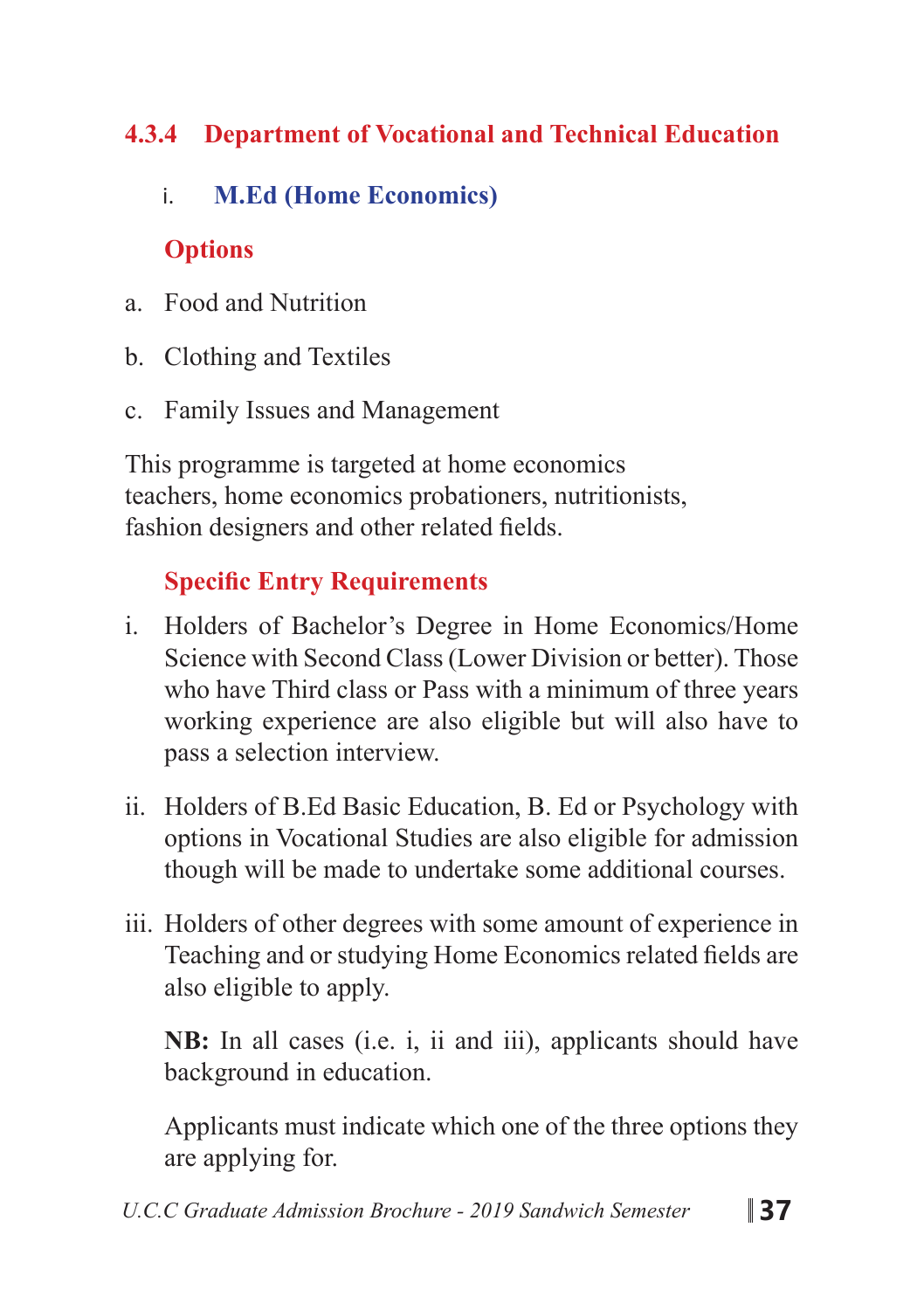## **4.4 FACULTY OF HUMANITIES AND SOCIAL SCIENCES EDUCATION**

## **4.4.1 Department of Business and Social Sciences Education**

#### i. **M.Ed (Social Studies)**

### **Specific Entry Requirements**

Applicants are expected to possess a minimum of Second Class (Lower Division) Bachelor's Degree in Education (B.Ed) with specialty in Social Studies or any other Bachelor's Degree (BA/BSc, etc) in Social Studies with a Diploma/Certificate in Education (if Certificate it must necessarily be at the post-graduate level (PGDE/PGCE).

#### **Target Groups**

The programme targets Heads/Managers of public and private educational institutions, Professional Graduate Teachers, Personnel in Curriculum or Training Units of public and private educational institutions and Personnel in the Curriculum and Research Unit of the Ministry of Education/ Ghana Education Service.

#### ii. **M.Ed ( Accounting Education)**

#### **Specific Entry Requirements**

Applicants are expected to possess a minimum of Second Class (Lower Division) Bachelor's Degree in Education (B.Ed) with specialty in Acounting or any other Bachelor's Degree (BA/BSc/BCom, etc) in Accounting with a Diploma/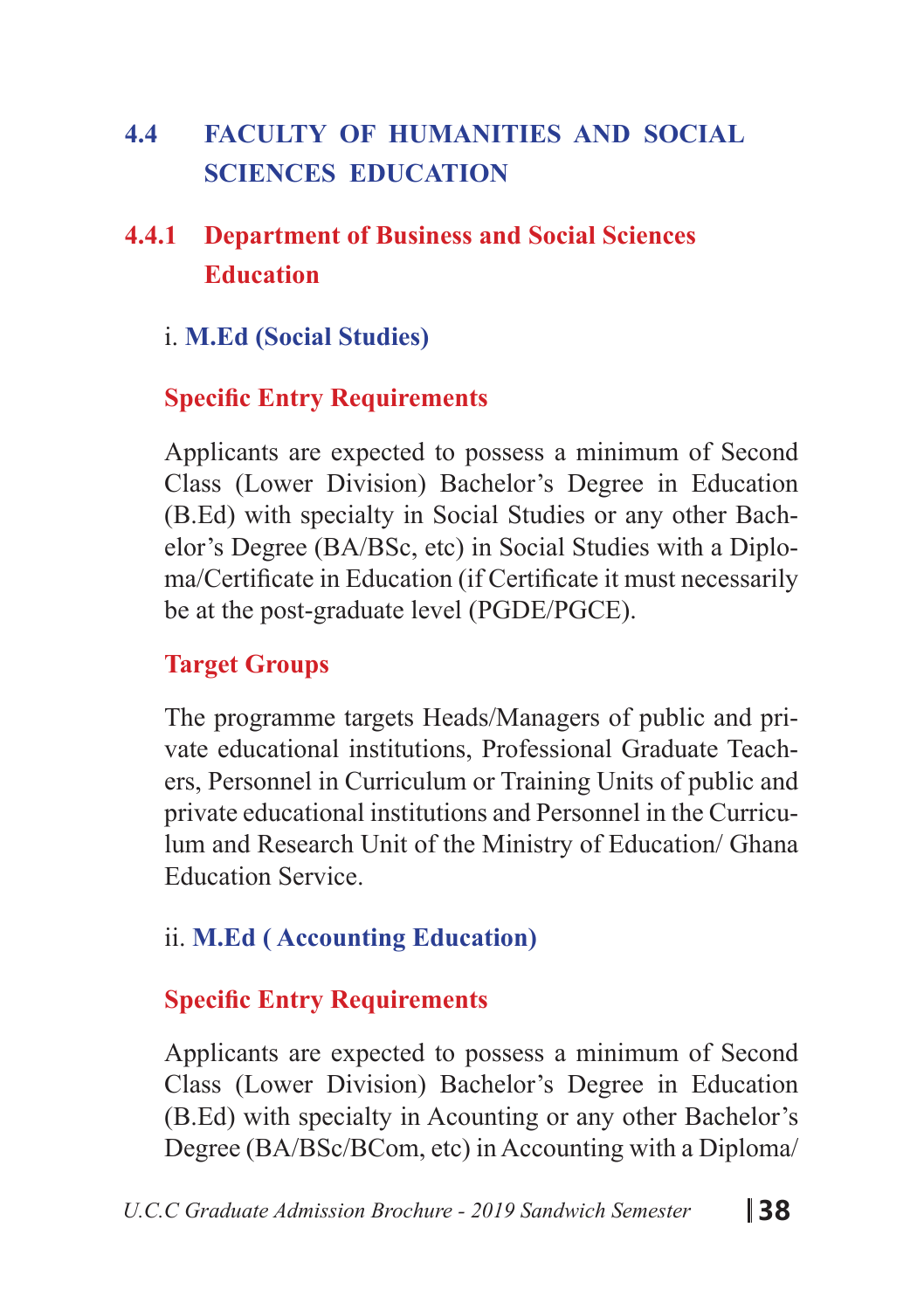Certificate in Education (if Certificate it must necessarily be at the post-graduate level (PGDE/PGCE).

### **Target Groups**

The programme targets Heads/Managers of public and private educational institutions, Professional Graduate Teachers, Personnel in Curriculum or Training Units of public and private educational institutions and Personnel in the Curriculum and Research Unit of the Ministry of Education/ Ghana Education Service.

## iii. **MEd (Economics Education)**

## **Specific Entry Requirements**

Applicants are expected to possess a minimum of Second Class (Lower Division) Bachelor's Degree in Education (B.Ed) with specialty in Economics or any other Bachelor's Degree (B.A/B.Sc etc) in Economics with a Diploma/Certificate in Education (if Certificate it must necessarily be at the post-graduate level (PGDE/PGCE)

## **Target Groups**

The programme targets Heads/Managers of public and private educational institutions, Professional Graduate Teachers, Personnel in Curriculum or Training Units of public and private educational institutions and Personnel in the Curriculum and Research Unit of the Ministry of Education/ Ghana Education Service.

## iv. **M.Ed ( Management Education) Specific Entry Requirements**

Applicants are expected to possess a minimum of Second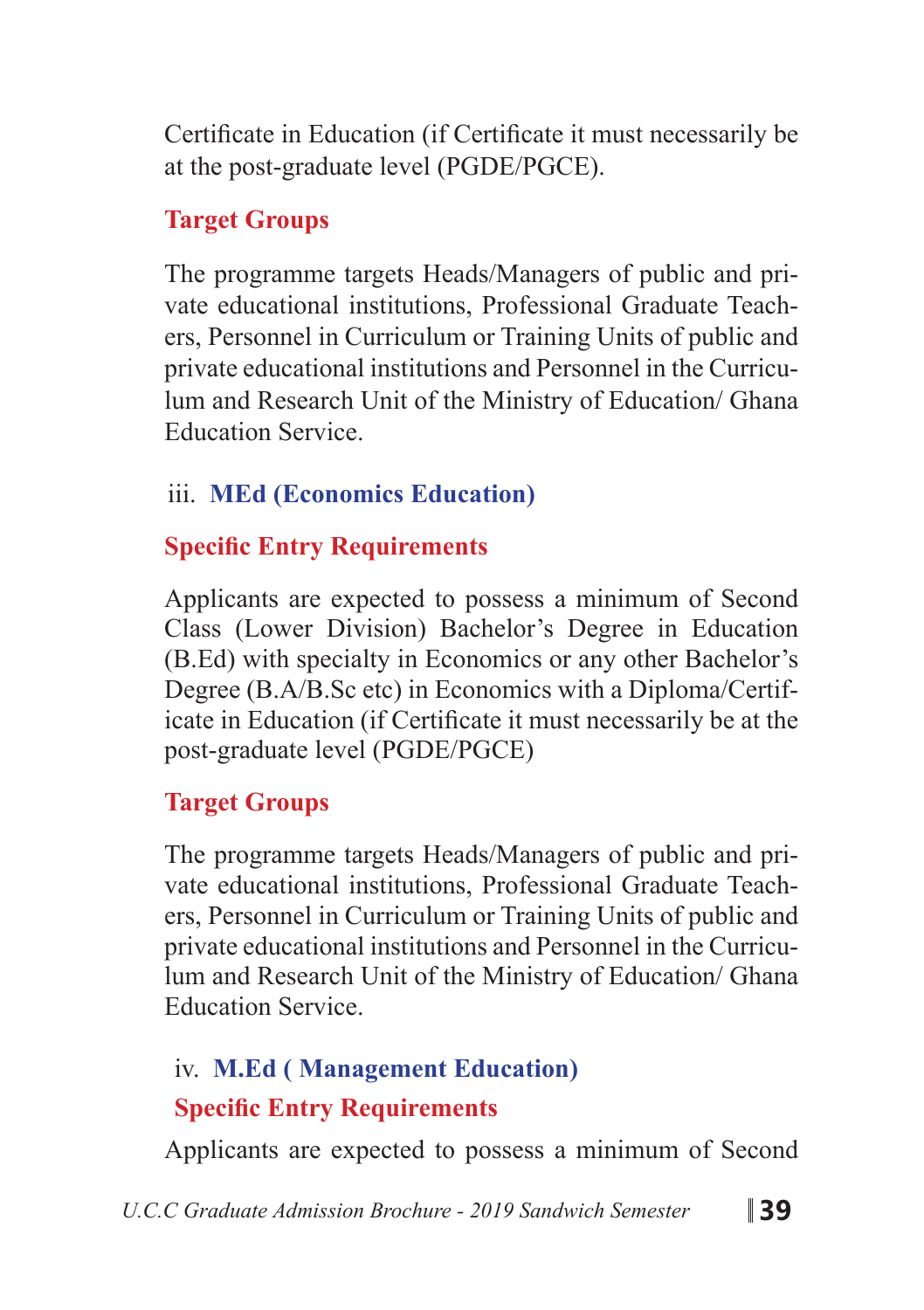Class (Lower Division) Bachelor's Degree in Education (B.Ed) with specialty in Management or any other Bachelor's Degree (B.A/B.Sc etc) in Management with a Diploma/ Certificate in Education (if Certificate it must necessarily be at the post-graduate level (PGDE/PGCE)

## **Target Groups**

The programme targets Heads/Managers of public and private educational institutions, Professional Graduate Teachers, Personnel in Curriculum or Training Units of public and private educational institutions and Personnel in the Curriculum and Research Unit of the Ministry of Education/ Ghana Education Service.

## vi. **M.Phil (Management Education) Top-up Specific Entry Requirements**

Applicants are expected to possess M.Ed/MA/MSc in Management/Administration or any related discipline.

## **Target Groups**

The programme targets Heads/Managers of public and private educational institutions, Professional Graduate Teachers, Personnel in Curriculum or Training Units of public and private educational institutions and Personnel in the Curriculum and Research Unit of the Ministry of Education/ Ghana Education Service.

## vii**. M.Phil (Social Studies Education) Top-up**

## **Specific Entry Requirements**

Applicants are expected to possess M.Ed/MA/MSc in Social Studies, Development Studies or any related discipline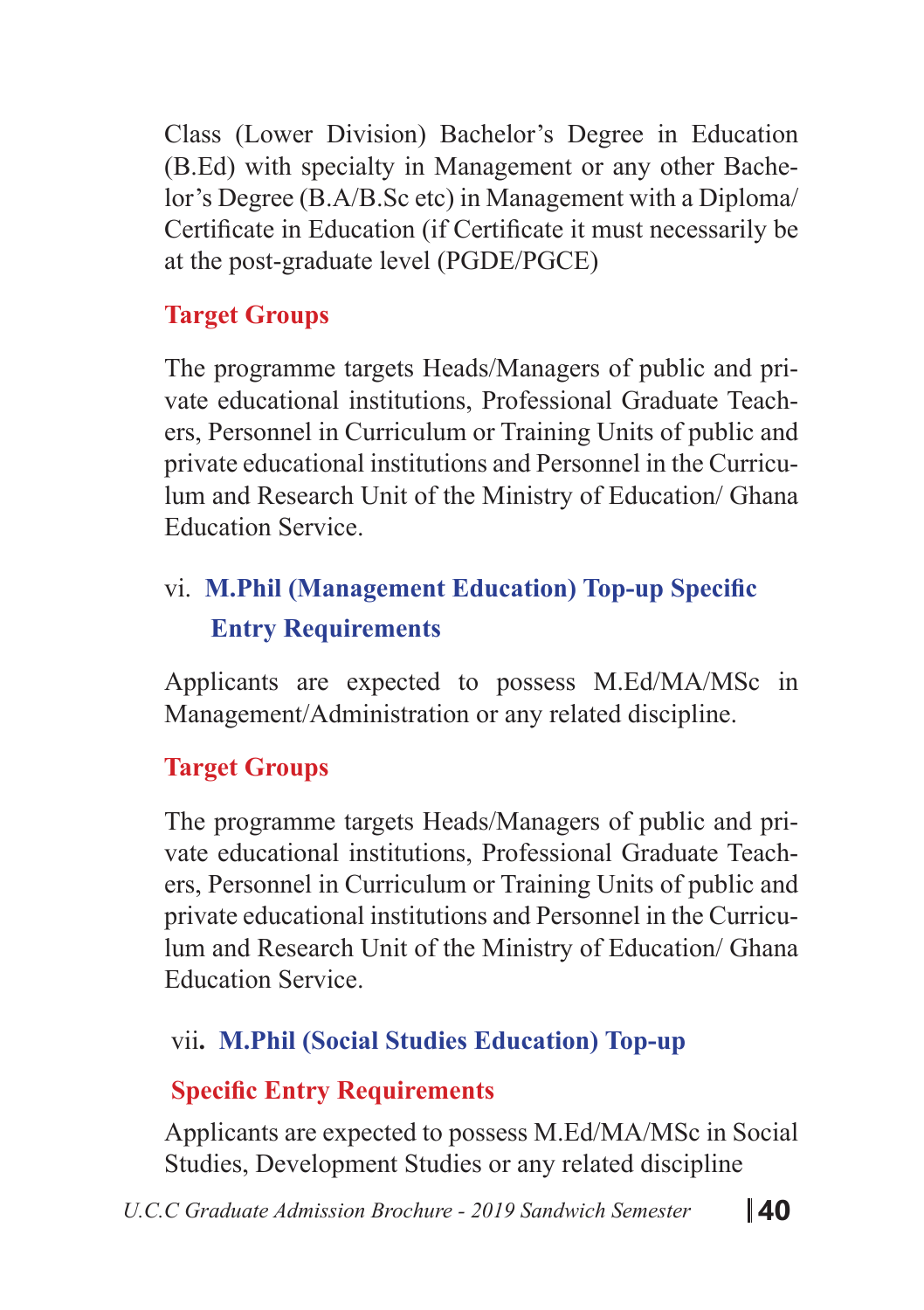### **Target Groups**

The programme targets Heads/Managers of public and private educational institutions, Professional Graduate Teachers, Personnel in Curriculum or Training Units of public and private educational institutions and Personnel in the Curriculum and Research Unit of the Ministry of Education/ Ghana Education Service.

## viii. **M.Phil (Accounting Education) Top-up**

## **Specific Entry Requirements**

Applicants are expected to possess M.Ed/MA/MSc in Accounting or any related discipline.

## **Target Groups**

The programme targets Heads/Managers of public and private educational institutions, Professional Graduate Teachers, Personnel in Curriculum or Training Units of public and private educational institutions and Personnel in the Curriculum and Research Unit of the Ministry of Education/ Ghana Education Service.

## ix. **M.Phil (Economics Education) Top-up**

## **Specific Entry Requirements**

Applicants are expected to possess M.Ed/MA/MSc in Economics or any related discipline.

## **Target Groups**

The programme targets Heads/Managers of public and private educational institutions, Professional Graduate Teach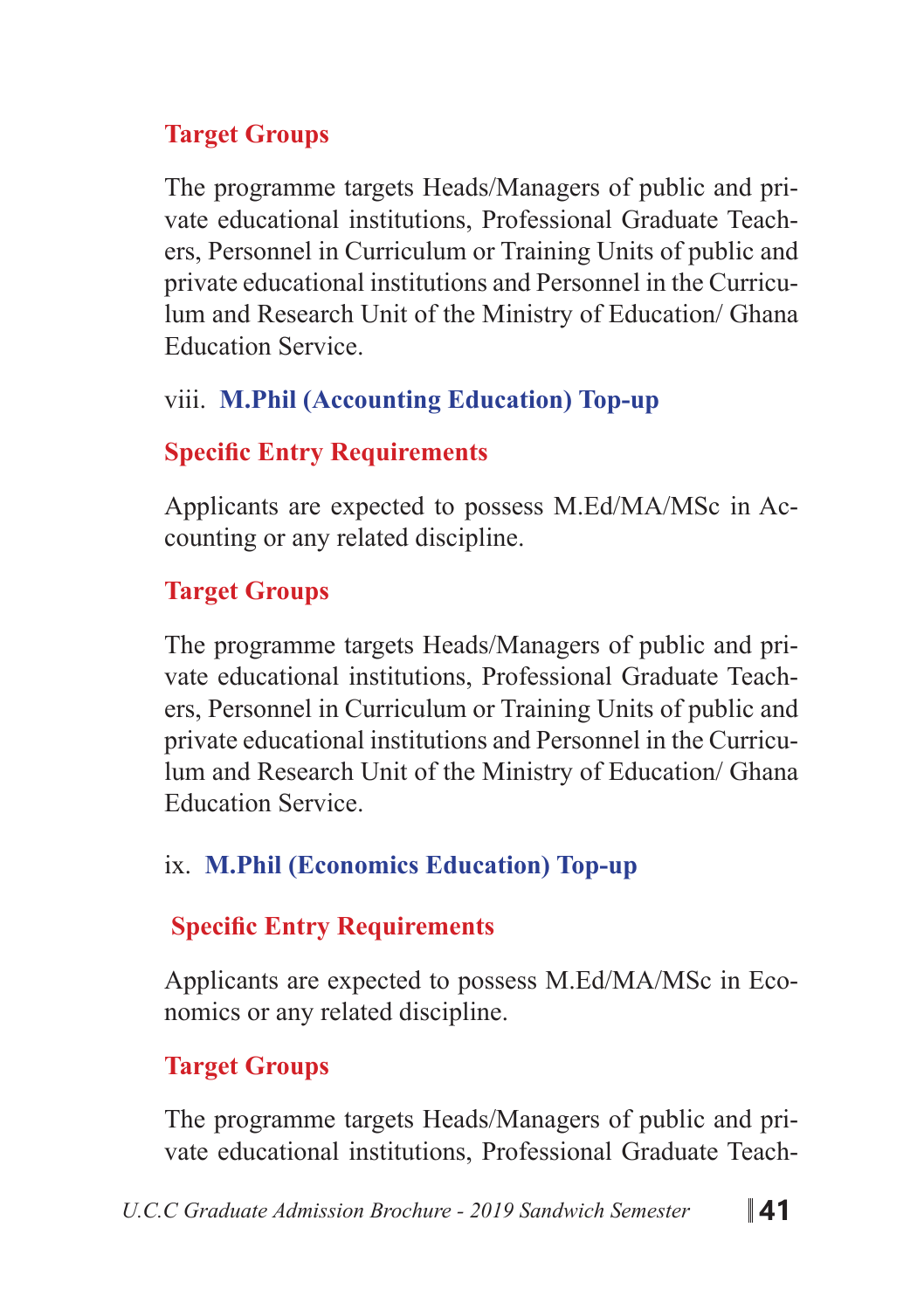ers, Personnel in Curriculum or Training Units of public and private educational institutions and Personnel in the Curriculum and Research Unit of the Ministry of Education/ Ghana Education Service.

## **4.4.2 Department of Arts Education**

## i. **Master of Education – (M.Ed) in Arts Education**

## **Specific Entry Requirements**

Applicants are expected to possess a minimum of Second Class (Lower Division) Bachelor's Degree in Education (B.Ed) with specialty in Social Studies or any other Bachelor's Degree (B.A/B.Sc etc) in Management with a Diploma/ Certificate in Education (if Certificate it must necessarily be at the post-graduate level (PGDE/PGCE)

## **Target Groups**

The programme targets Heads/Managers of public and private educational institutions, Professional Graduate Teachers, Personnel in Curriculum or Training Units of public and private educational institutions and Personnel in the Curriculum and Research Unit of the Ministry of Education/ Ghana Education Service.

## ii. **Master of Philosophy-M.Phil. (Arts Education) Top-up**

Applicants are expected to possess:

- i. Bachelor's degree in Arts Education B.Ed (Arts) 2nd Class Lower or better
- ii. MEd (Arts) degree with a minimum CGPA of 2.5 in History, Religion, English, French, Ghanaian Language and Music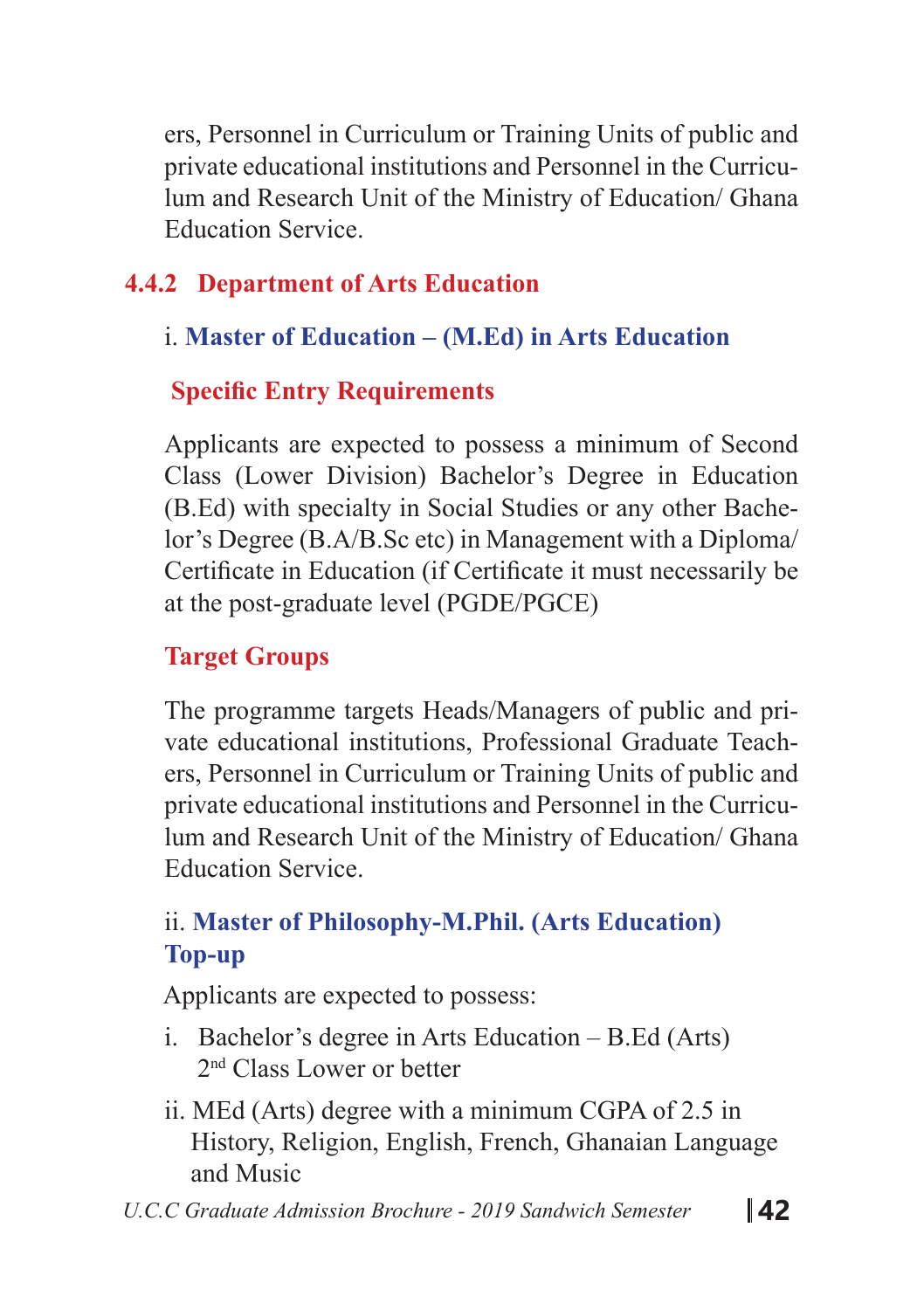**Specialization (i and ii): History, Religion, English, French, Ghanaian Languages and Music**

- **5.0 COLLEGE OF AGRICULTURE & NATURAL SCIENCES [CANS]**
- **5.1 SCHOOL OF AGRICULTURE**
- **5.1.1 Department of Agricultural Economics and**

**Extension**

i. **MSc (Non-Governmental Organisation Studies and Management)** 

The programme targets middle and senior level staff of NGOs, CBOs, FBOs, Ministries, Departments and Agencies (MDAs); Metropolitan, Municipal and District Assemblies (MMDAs); and university graduates with keen interest in working with the above entities, as well as individuals wishing to start their own NGOs.

#### **Specific Entry Requirements**

First degree, Bachelor's holders with minimum of second class lower from a public or private University. Applicants will then be interviewed on campus

## **5.2 SCHOOL OF PHYSICAL SCIENCES**

**5.2.1 Department of Mathematics and Statistics MSc (Mathematics)**

### **Specific Entry Requirements**

Candidates seeking admission to this programme must have a good first degree at least, a Second Class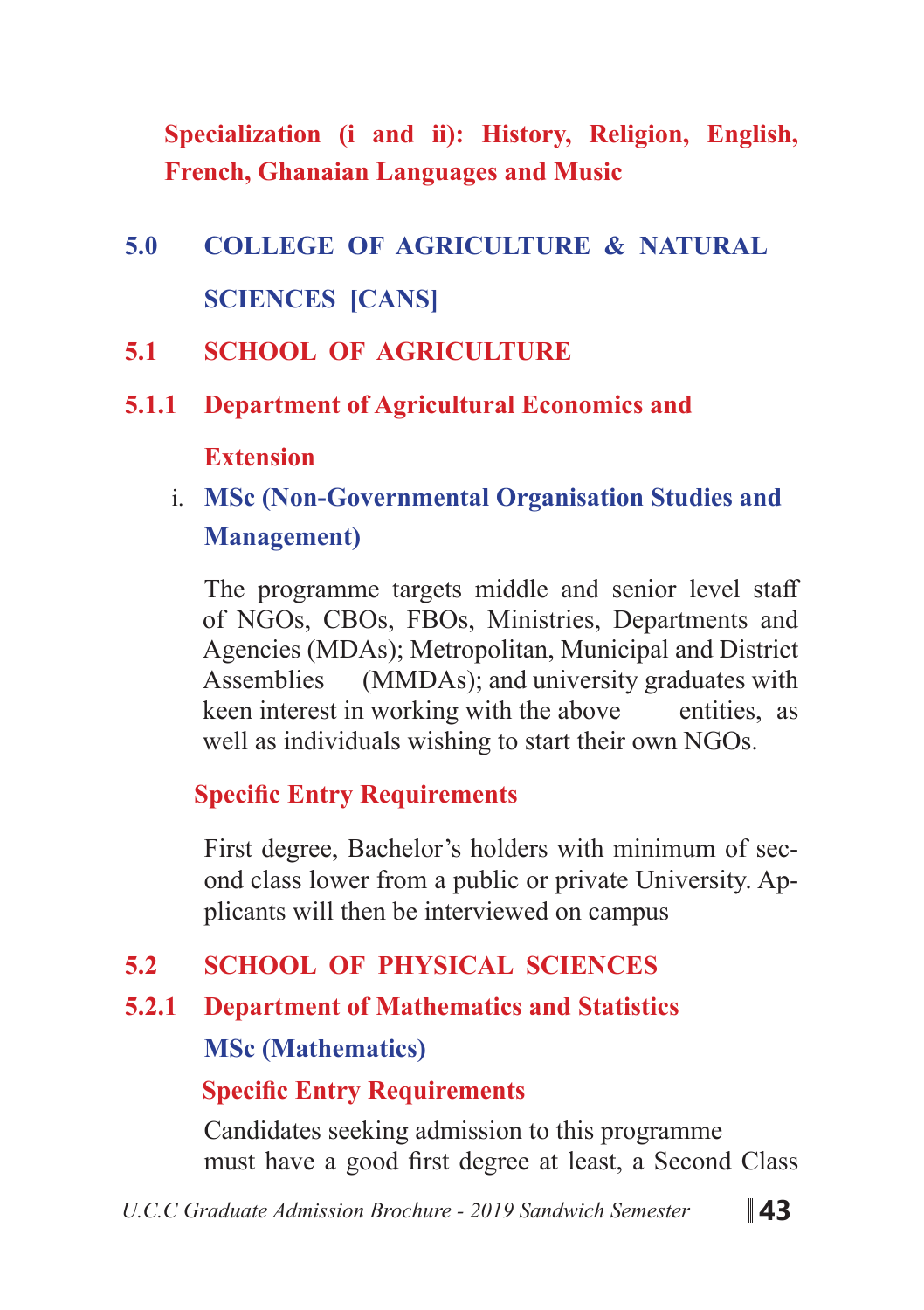Lower Honours Division in the following: BSc. (Mathematics), BSc. (Mathematics-with-Economics), BSc. (Mathematics-with-Business), BSc. (Mathematics and Statistics), BSc. (Mathematics and Computer Science), and BEd. (Mathematics).

## **6.0 COLLEGE OF HEALTH AND ALLIED SCIENCES (CoHAS)**

## **6.1 School of Nursing & Midwifery**

### **MSc (Advanced Nursing Practice)**

The programme targets all registered nurses in the Health Services, those teaching in Nurses' Training Colleges, Nurse Managers, Nurse Educationists, and Nurse Clinical Practitioners.

## **Specific Entry Requirements**

Candidates:

- i. Must have obtained a Bachelor's degree in Nursing with at least Second Class Lower Division from a recognized institution.
- ii. Must have a minimum of three (3) years working experience as a professional nurse.
- iii.Will be required to pass a written examination followed by a formal interview.
- iv. Non-degree nurse with ten (10) years working experience and an Advanced Diploma in a specialty area may be considered.
- *U.C.C Graduate Admission Brochure 2019 Sandwich Semester* **44**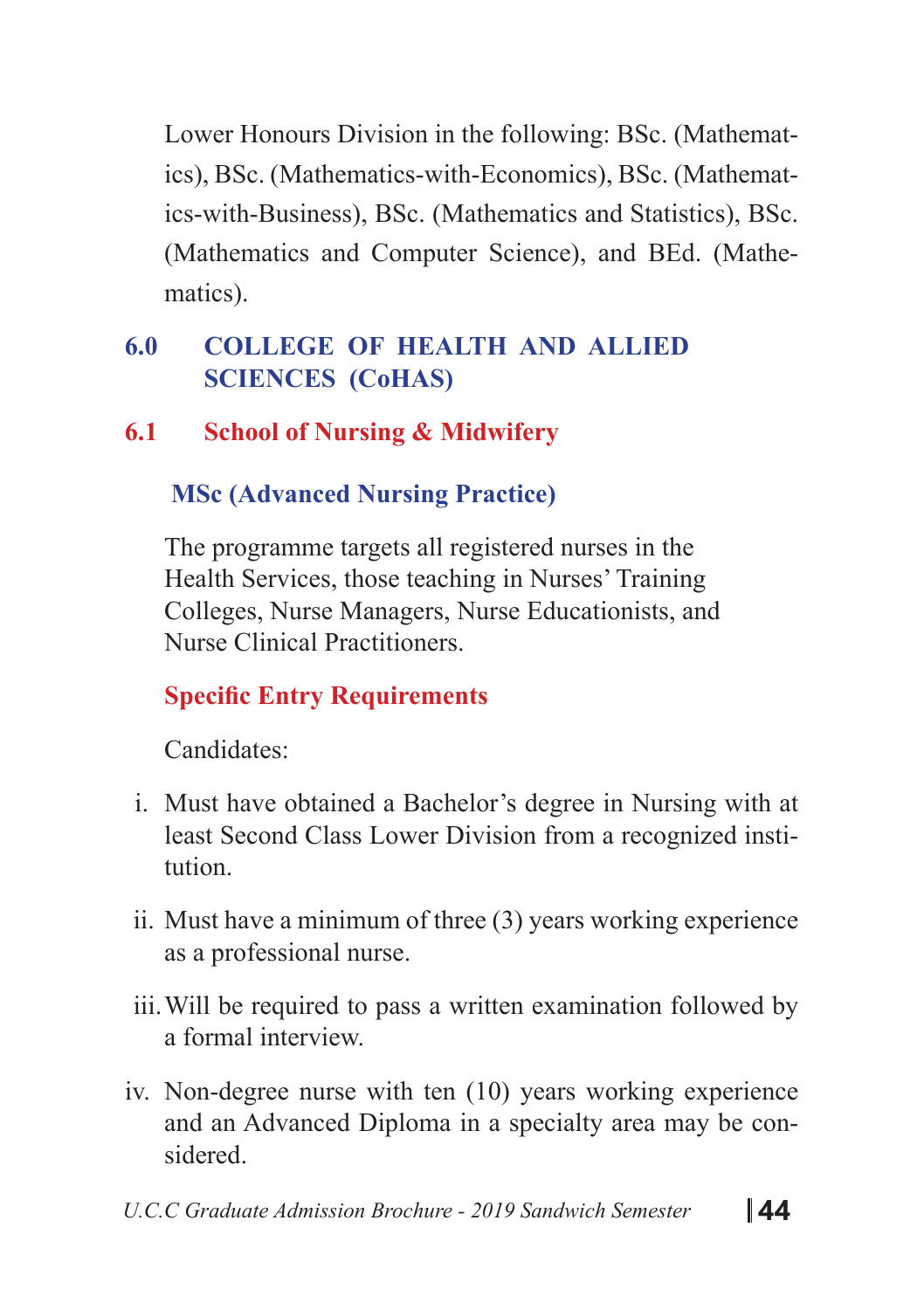v. Must have an active registration with the Nurses and Midwives Council (NMC) Ghana.

If offered a place, the candidate must complete a health check and provide satisfactory references.

### **7.0 DURATION OF PROGRAMME/SCHEME OF EXAMINATION**

**7.1 MA/MSc/MEd by Course Work Only**

Two (2) sandwich semesters of 8-weeks duration each.

#### **7.2 MBA by Course Work and Dissertation**

Three (3) sandwich semesters of 8-weeks duration each.

### **7.3 Postgraduate Diploma (PGD) by course work and Long Essay**

Two (2) sandwich semesters of 8-weeks duration each.